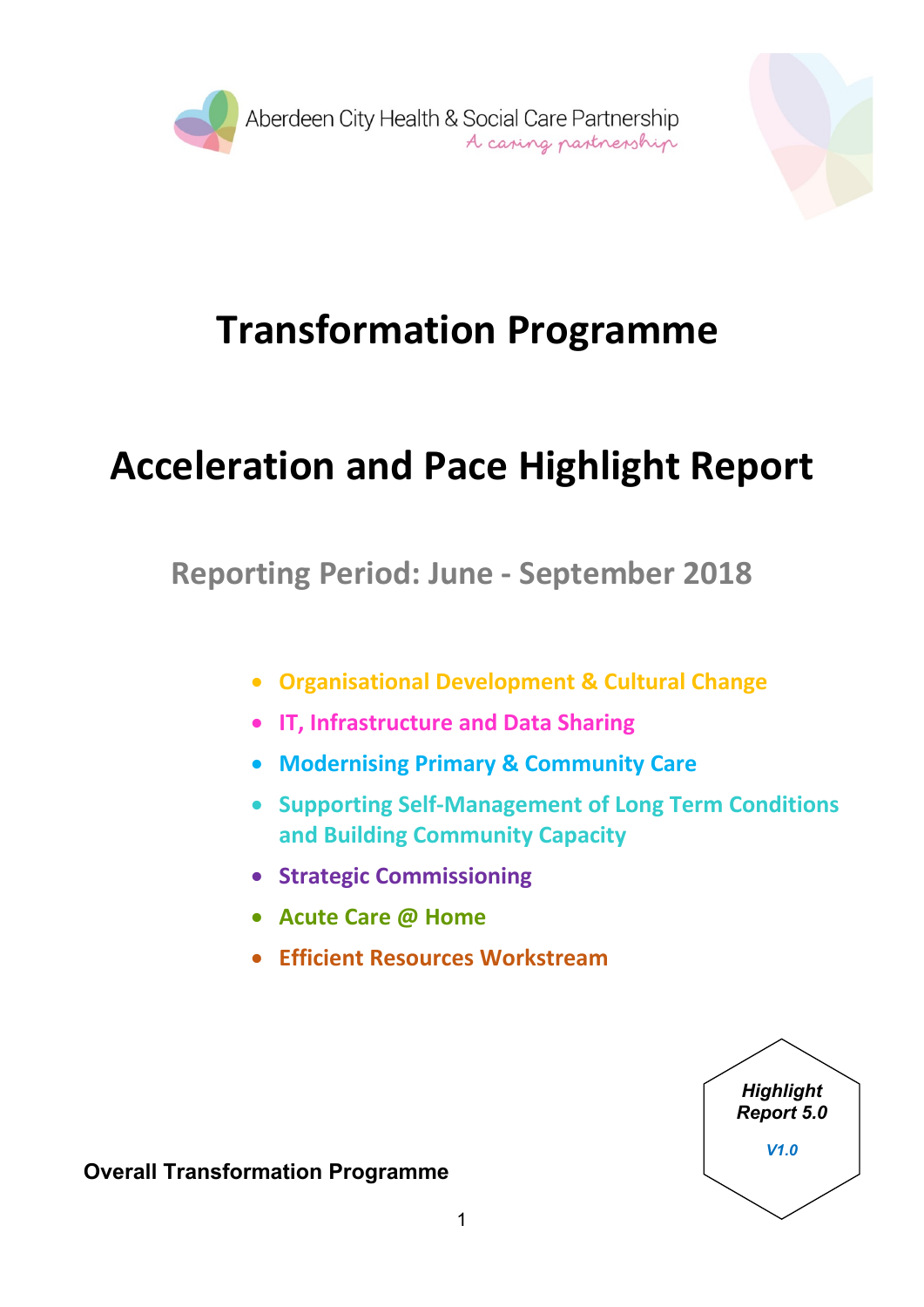The Aberdeen City Health and Social Care Partnership's Transformation Programme seeks to deliver the change that is required for the partnership to deliver its strategic priorities.

#### **General Comments:**

Activities and Projects within the programme are categorised as follows:

- **TRANSFORMATIVE** activities that are intended to change the current operating arrangements into new, different operating arrangements
- **INNOVATIVE** activities that will introduce a new way of working into the current operating system
- **ENABLING** activities and infrastructure which are essential to support innovation and transformation to happen.

### **Overall Programme Expenditure**

Our transformation programme seeks to manage increasing demand, and where appropriate release savings, through the development of leaner and smarter systems, and most of our initial work and investment seeks to create the environment which will allow this to happen.

The table below sets out the current financial plan for our transformation programme. Note that there may be some delays in receiving information about the actual spend in the current year, due to a range of reasons including invoice processing, budget transfer schedules etc.

| <b>Programme Work stream</b>                                                               | Investment/ Spend to Projected Spend<br>31/3/18 | 2018/19       | Actual Spend (to date) Projected Spend<br>2018/19 | 2019/20       |
|--------------------------------------------------------------------------------------------|-------------------------------------------------|---------------|---------------------------------------------------|---------------|
| Infrastructure, IT and Data<br>Sharing                                                     | £1,200,987.39                                   | £885,532.00   | £3,643.09                                         | £920,900.00   |
| Acute Care @ Home                                                                          | £36,555.86                                      | £482,000.00   | £124.228.78                                       | £675,081.00   |
| Supporting Management of Long<br><b>Term Conditions and Building</b><br>Community Capacity | £1,015,604.59                                   | £1,203,631.50 | £117,965.62                                       | £1,147,680.00 |
| Modernising Primary & Community<br>Care                                                    | £1,897,415.24                                   | £1,766,373.00 | £346,259.04                                       | £2,809,173.00 |
| Culture and Organisational Change                                                          | £705,936.56                                     | £112,400.00   | £7,065.00                                         | £120,400.00   |
| Strategic Commissioning and<br>Development of Social Care                                  | £188,047.36                                     | £485,685.00   | £56,157.85                                        | £512,312.00   |
| Delayed Discharge                                                                          | £1,375,616.36                                   | £716,226.00   | £141,051.09                                       | £641,035.00   |
| Integration and Transformation<br><b>Programme Delivery</b>                                | £1,314,412.25                                   | £1,493,580.00 | £285,926.85                                       | £1,291,578.00 |

#### **Abbreviations used throughout the report:**

ACHSCP: Aberdeen City Health and Social Care Partnership

EPB: Executive Programme Board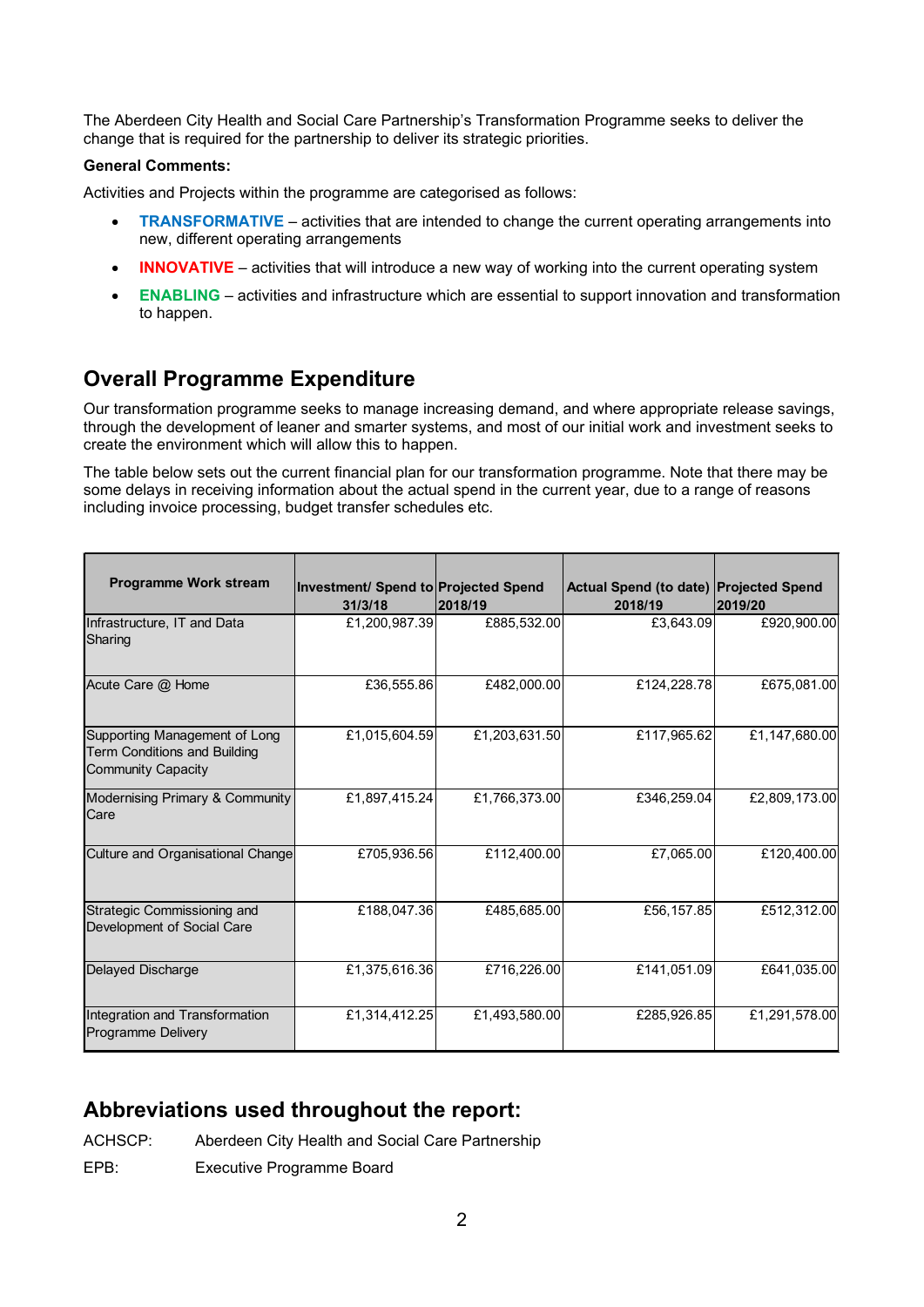- MPCC: Modernising Primary & Community Care
- SMCC: Supporting Self-Management of Long Term Conditions & Building Community Capacity
- ODCC: Organisational Development & Cultural Change
- IIDS: IT, Infrastructure and Data Sharing
- SC: Strategic Commissioning
- AC@H: Acute Care at Home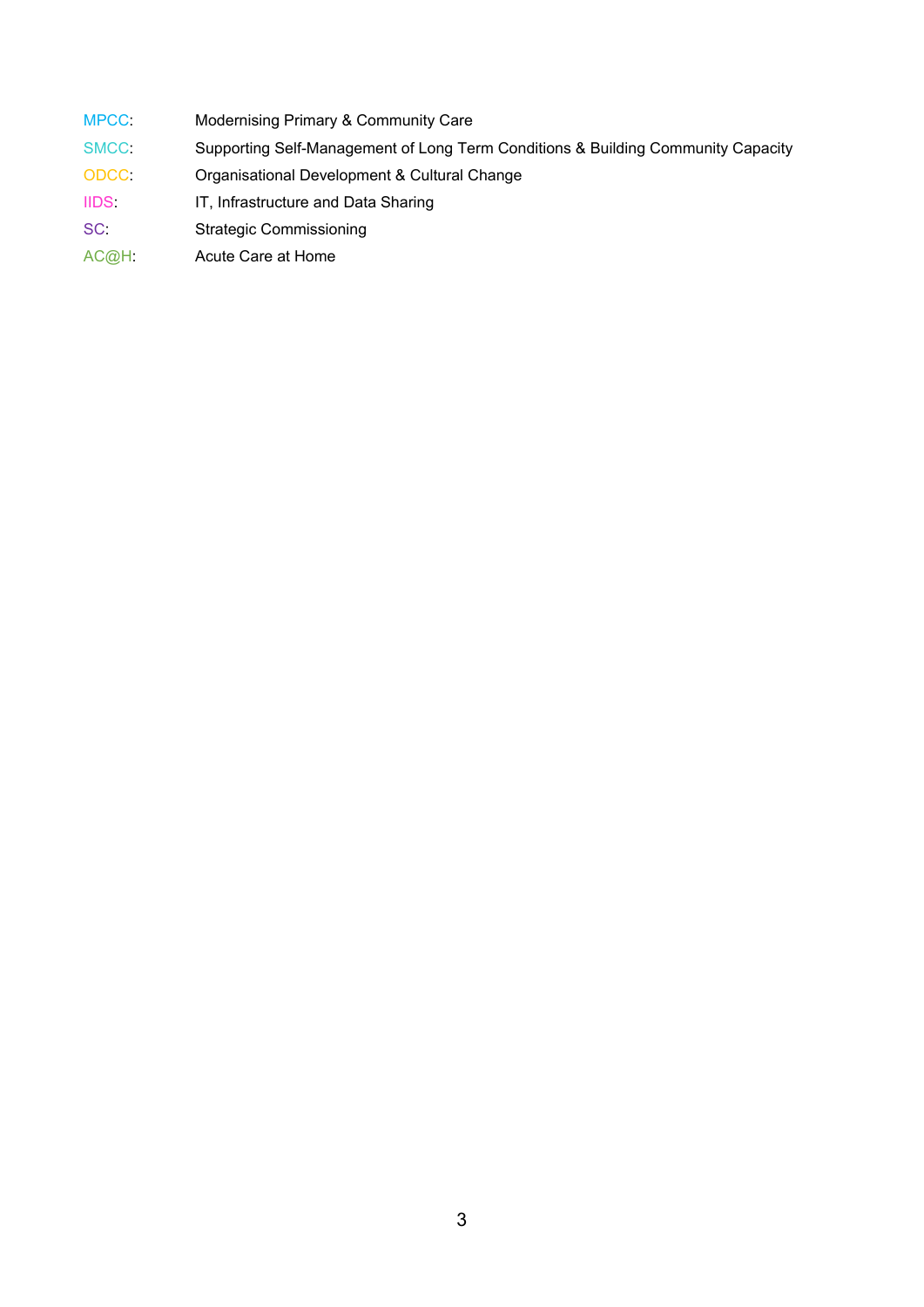## *Organisational Development and Cultural Change*

#### **1. Programme Summary and Anticipated Benefits**

This **ENABLING** work stream recognises that people are key to delivering our integration and transformation ambitions. The appropriate organisational culture is an essential core building block and we will be unable to successfully embed the transformation we week without changing the culture of our organisation and the people who make it.

The work will be aligned to the strategic priorities of the partnership and will work in a coordinated manner to ensure activities in this work stream support this new "Team Aberdeen" culture to be developed and support the development of people in the right places and with the right skills and attributes to support people in communities. The work stream also recognises the anxiety many of our staff will feel as we transition into our new partnership and integrate at every point of delivery, aligning with our values of caring, person centred and enabling. To learn from both host organisations and enable and support colleagues to be able to work effectively and productively within an integrated environment. Identifying areas of good practice and sharing learning and impact.

| <b>Key milestones</b><br>deliverables                                                                                                                               | <b>Planned</b><br><b>Date</b> | <b>Achieved</b><br><b>Date</b> | <b>Update</b>                                                                                                                                                                                                                                                                                                                                                                                                                                                                                                                                    | <b>Comments</b> |  |  |
|---------------------------------------------------------------------------------------------------------------------------------------------------------------------|-------------------------------|--------------------------------|--------------------------------------------------------------------------------------------------------------------------------------------------------------------------------------------------------------------------------------------------------------------------------------------------------------------------------------------------------------------------------------------------------------------------------------------------------------------------------------------------------------------------------------------------|-----------------|--|--|
| Anticipated milestones from previous Programme Status Report:                                                                                                       |                               |                                |                                                                                                                                                                                                                                                                                                                                                                                                                                                                                                                                                  |                 |  |  |
| Training passport<br>outline business case<br>to be developed and<br>agreed.                                                                                        | Sept 2018                     | Ongoing.                       | Multi-partner working group set up.<br>Draft outline business case under<br>discussion. Likely to be October<br>before developed further due to staff<br>capacity.                                                                                                                                                                                                                                                                                                                                                                               |                 |  |  |
| 2nd<br>Completion<br>of<br>iMatter Survey for all<br>health and social care<br>staff. Results of this<br>survey are anticipated<br>to be available in June<br>2018. | Sept 2018                     | Achieved.                      | The second survey has been<br>completed by July 2018:<br>Questionnaire was sent out. The<br>response rate was 65% (10% less<br>than previous year) and Employee<br>Engagement Index score (EEI), which<br>represents how engaged our<br>employees are, was 78%. Overall<br>employees rated working within the<br>ACHSCP as 6.94 out of 10. All<br>managers will receive their team and<br>partnership reports and will create an<br>action plan based on their results. The<br>action plans are to be finalised and<br>uploaded by October 2018. |                 |  |  |
| <b>Updates</b><br>the<br>on<br>modern<br>apprenticeship<br>and<br>succession<br>planning<br>actions<br>to<br>be<br>identified.                                      | Sept 2018                     | Complete.                      | Apprenticeship Lead from NHSG gave<br>an overview and presentation of the<br>current landscape and options around<br>delivery. Next steps to develop<br>workforce plan and identify areas of<br>workforce challenges.                                                                                                                                                                                                                                                                                                                            |                 |  |  |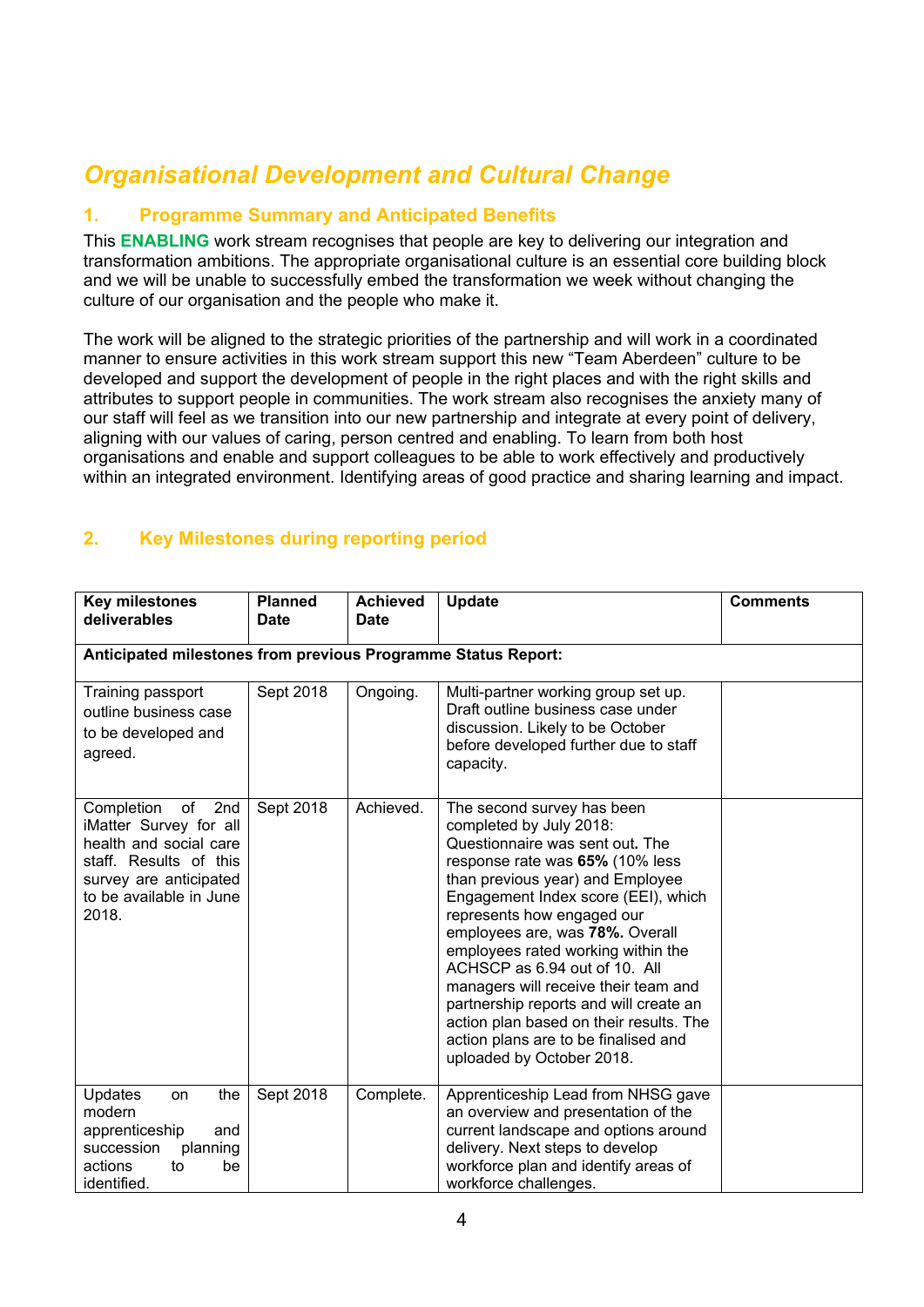| Planning for the next<br>annual<br>conference<br>which will take place<br>in early October 2018.                                               | Sept 2018        | Ongoing.                                   | A workshop took place in July to<br>finalise theme and format of<br>conference. Main conference event<br>will be held on 2nd October at Pittodrie<br>with further activities taking place<br>during the week at various venues<br>across the city. Conference week<br>theme is "Share, Discover and Grow".                                                                                 |  |
|------------------------------------------------------------------------------------------------------------------------------------------------|------------------|--------------------------------------------|--------------------------------------------------------------------------------------------------------------------------------------------------------------------------------------------------------------------------------------------------------------------------------------------------------------------------------------------------------------------------------------------|--|
| One<br>οf<br>the<br>Partnership's<br>Development<br>Facilitators<br>are<br>expected<br>be<br>to<br>accredited<br>as<br>an<br>Aston facilitator | Sept 2018        | Complete.                                  | Development Facilitator now<br>accredited as Aston Facilitator.                                                                                                                                                                                                                                                                                                                            |  |
| Other milestones delivered                                                                                                                     |                  |                                            |                                                                                                                                                                                                                                                                                                                                                                                            |  |
| Systems<br>Leadership<br>Development                                                                                                           | Ongoing          | Aug 2018:<br>Cohort 1<br>and 2<br>complete | Systems leadership 2-day programme<br>for senior managers continues.<br>Feedback has been very good. Cohort<br>2 is week beg. 20/08. Third is in<br>December 2018. There will then be an<br>open space event in February 2019 to<br>bring all the delegates together to<br>discuss shared learning / experiences.                                                                          |  |
| Development of<br>Leadership and<br><b>Management Training</b>                                                                                 | August<br>2018   | Complete                                   | Course outcomes, agenda and<br>materials have been developed and<br>drafted. This half day session for new<br>line managers will support<br>development of staff in a new role and<br>give activities to consider the type of<br>leadership they have as an individual.<br>An initial 'test' course will be run in the<br>coming weeks before being opened up<br>to NELC and its partners. |  |
| Dignity at work survey<br>delivered and reported                                                                                               | Sept 2018        | Ongoing                                    | The recommendations following the<br>Dignity at Work results which were<br>discussed at the last OD&CC meeting<br>were approved by the Clinical Care<br>and Governance Committee in June.<br>A report is to be drafted to go to EPB<br>in September 2018 to agree actions.                                                                                                                 |  |
| OD.<br>and<br>team<br>interventions<br>staff<br>testimonials                                                                                   | <b>July 2018</b> | Complete.                                  | Staff testimonials developed as part of<br>the Aston team journey approach. This<br>will be used to promote the OD team<br>and tools to support staff and teams<br>and increase effectiveness. These will<br>be developed on an ongoing basis.                                                                                                                                             |  |

|               | <b>Impact</b>   |          |  |
|---------------|-----------------|----------|--|
| <b>Change</b> | Budget/Resource | Schedule |  |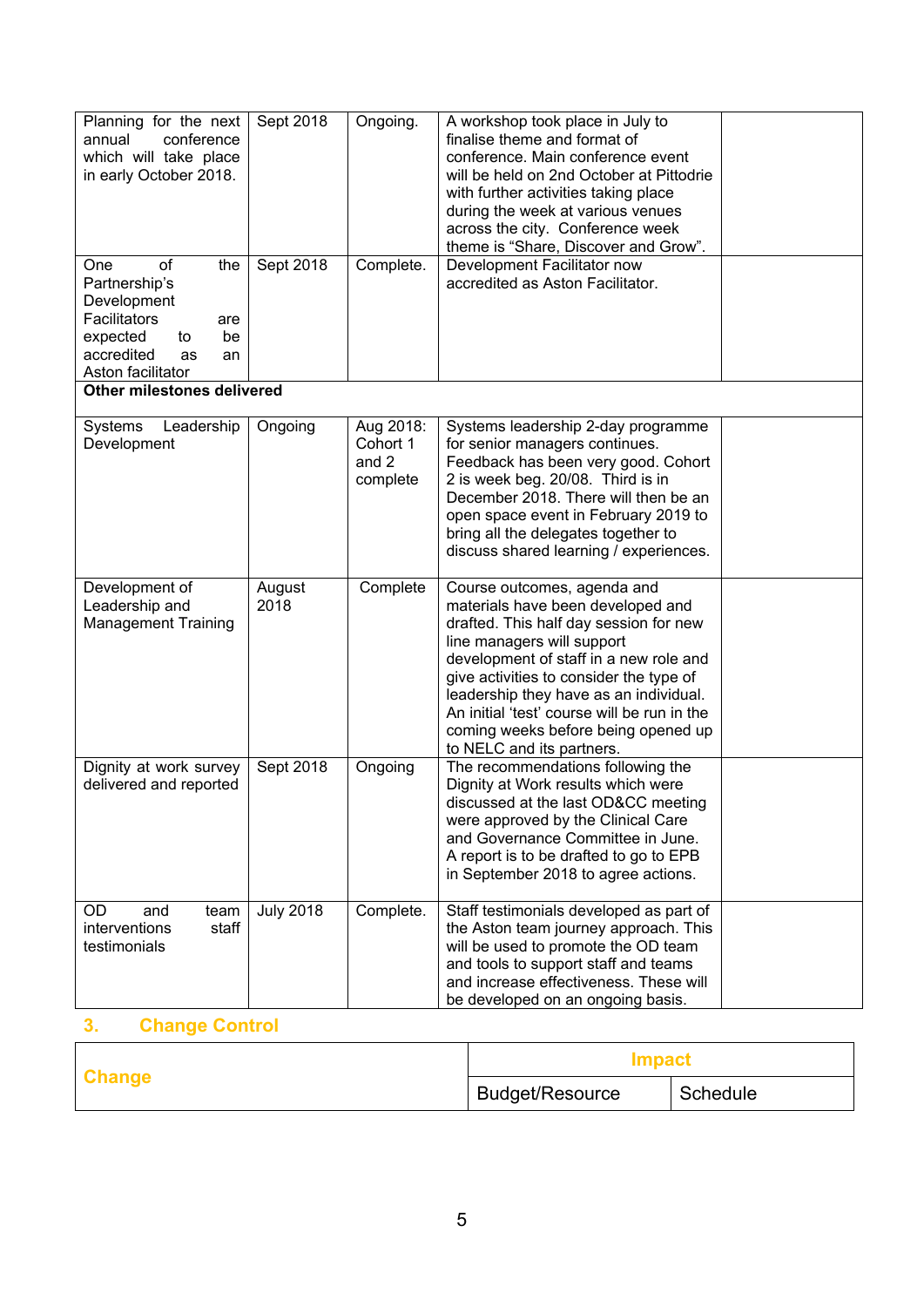| <b>Healthy Working Lives</b> | Reduction: £5000 to<br>£2000 from original<br>business case. | A revised business<br>case will be<br>submitted to ESPB in<br>October to note this<br>change and for<br>approval of funding. |
|------------------------------|--------------------------------------------------------------|------------------------------------------------------------------------------------------------------------------------------|
|                              |                                                              |                                                                                                                              |

#### **4. Issues and Opportunities** *New and Update*

There is an opportunity to link up iMatter results / reports to offer support to managers from the OD team and wider NELC developments / training. This will support the workstream to make wider use of its resources across partners for the benefit of staff.

#### **5. Major Risks** *New and Update*

• No major risks during current reporting period

#### **6. Outlook and Next Period**

Anticipated milestones for the coming period include:

- Training passport outline business case to be developed and agreed.
- Completion of Partnership iMatter report to Executive Programme Board (EPB) by September 2018.
- Completion of Dignity at Work report to EPB by September 2018.
- Workforce Planning Workshop with a discussion on need and areas of focus.
- Delivery of annual conference
- Leadership and Management Training Course delivered and evaluated.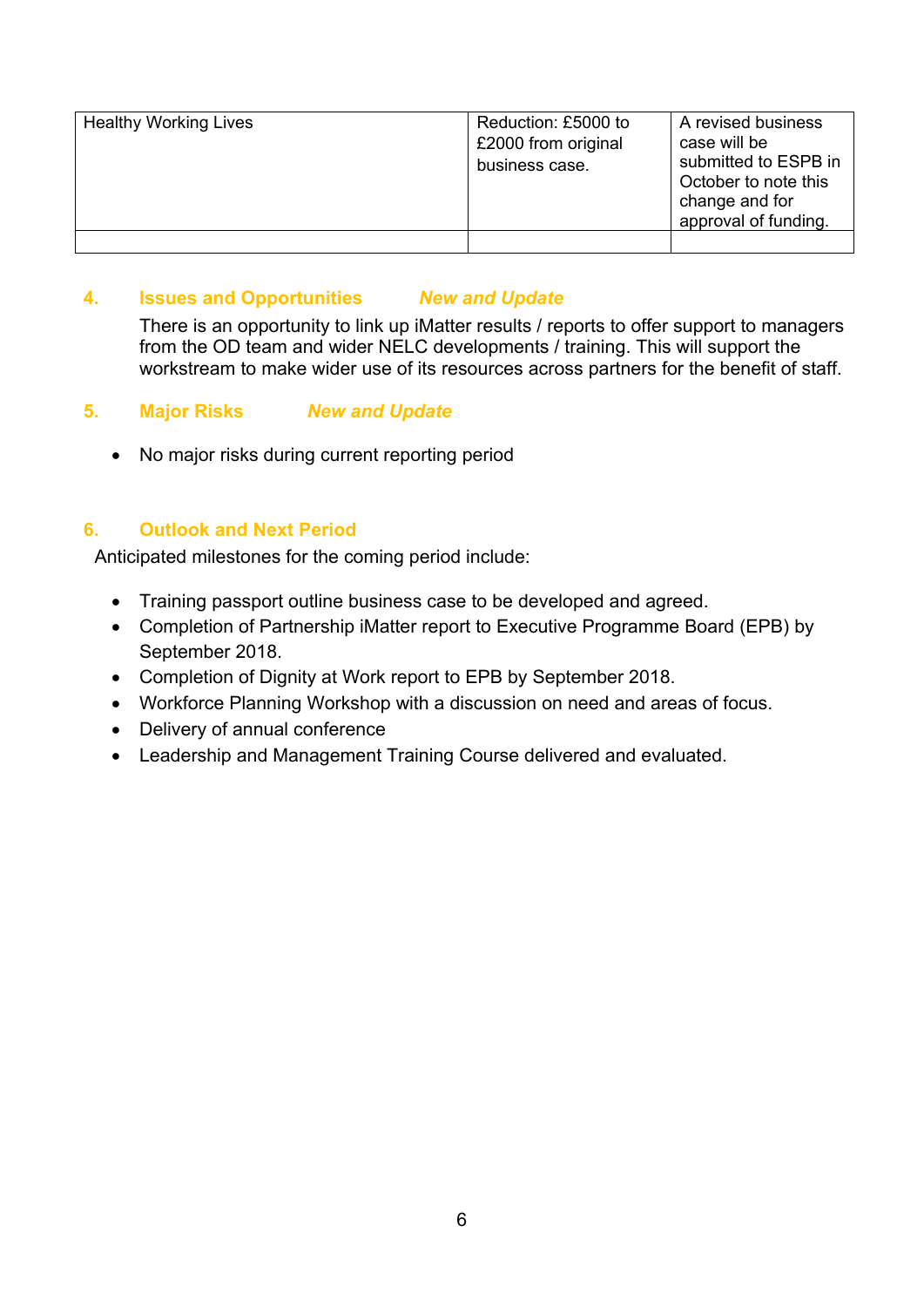#### *IT, Infrastructure and Data Sharing*

#### **1. Programme Summary and Anticipated Benefits**

This programme considers a range of enablers including Infrastructure, ICT, Technology Enabled Care and Data Sharing, which are significant complex activities that are essential for realising our integration and transformation ambitions.

There are clear links between this enabler work stream and delivery programmes including: the Modernising Primary and Community Care programme, including the provider of smart devices to support our workforce directly caring for people in our communities; the Self-Management and Building Community Capacity programme, including the provision of technology enabled care to support people in communities to effectively self manage their long term conditions.

| <b>Key milestones</b><br>deliverables                                                      | <b>Planned</b><br><b>Date</b> | <b>Achieved</b><br><b>Date</b> | Update                                                                                                                                                                                                           | <b>Comments</b>                                                                                |
|--------------------------------------------------------------------------------------------|-------------------------------|--------------------------------|------------------------------------------------------------------------------------------------------------------------------------------------------------------------------------------------------------------|------------------------------------------------------------------------------------------------|
| Anticipated milestones from previous Programme Status Report:                              |                               |                                |                                                                                                                                                                                                                  |                                                                                                |
| A City Technology<br>Enabled<br>Care<br>Framework<br>approved.                             | Sept 2018                     | <b>July 2018</b>               | TEC framework approved<br>by ESPB July 2018                                                                                                                                                                      |                                                                                                |
| <b>Business</b><br>Case<br>for<br>developed<br>replacement for Care<br>First.              | Sept 2018                     |                                | Further discovery and<br>investigation have raised<br>questions over the legal<br>implications of not going to<br>tender. Steer meeting<br>scheduled to agree next<br>steps.                                     |                                                                                                |
| Project close Edison<br>Replacement.                                                       | Sept 2018                     | August<br>2018                 | Project closed                                                                                                                                                                                                   | Close meeting and lesson<br>learned to be arranged                                             |
| Partnership<br>devices<br>advisory paper                                                   | Sept 2018                     |                                | On hold. Procurement<br>departments from ACC and<br>NHSG need further<br>resource to investigate<br>prototypes. Leasing<br>investigated and not an<br>option.                                                    |                                                                                                |
| Technology direction<br>to collaboration with<br>intranet diary's and<br>file sharing etc. | Sept 2018                     |                                | <b>Federation Partnering</b><br>Agreement NHSmail for<br>Business with NHS mail &<br>skype possible. Currently<br>no technical resource at<br>ACC available to<br>investigate which may delay<br>implementation. | Meeting planned with<br>new Digial lead at ACC to<br>discuss plans and<br>supporting resource. |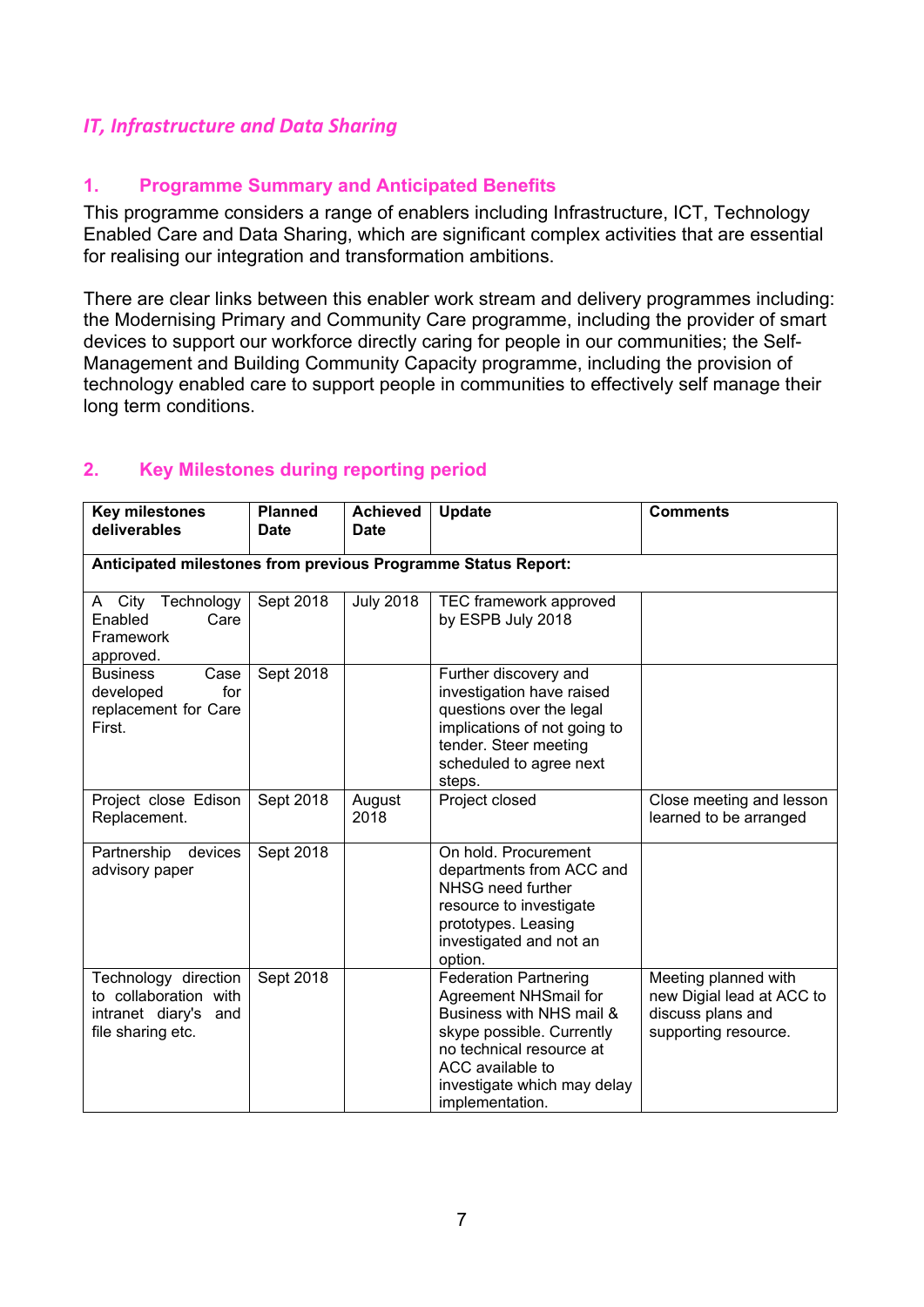| Timeline<br>for<br>implantation<br>οf<br>GovRoam (a public<br>sector wifi solution). | Sept 2018 |                | <b>WIFI Options &amp; Timings</b><br><b>GOVRoam</b><br>There are three steps to<br>activating GOVROAM for<br>NHS at Marischal<br><b>Step 1: Tests complete</b><br>August 2018 to make<br>GOVROAM available in<br>Marischal.<br>Step 2;: Current<br>investigation by NHS team<br>to check if NHS devices can<br>authenticate via this method<br>GOVRoam - September<br>2018<br>Step3: Deploy software to<br>NHS devices to access<br>GOVRoam 1-2 days<br>Step 2 is crucial to move to<br>step 3. |  |
|--------------------------------------------------------------------------------------|-----------|----------------|-------------------------------------------------------------------------------------------------------------------------------------------------------------------------------------------------------------------------------------------------------------------------------------------------------------------------------------------------------------------------------------------------------------------------------------------------------------------------------------------------|--|
| Other milestones delivered                                                           |           |                |                                                                                                                                                                                                                                                                                                                                                                                                                                                                                                 |  |
| <b>GP</b><br>wifi<br>in<br>city<br>practices                                         | Dec 2018  | August<br>2018 | Additional 107 wireless<br>access point installed in GP<br>practices across the city.<br>Project complete earlier<br>than expected.                                                                                                                                                                                                                                                                                                                                                             |  |

|               | <b>Impact</b>          |                 |  |
|---------------|------------------------|-----------------|--|
| <b>Change</b> | <b>Budget/Resource</b> | <b>Schedule</b> |  |
| N/A           |                        |                 |  |

#### **4. Issues and Opportunities** *News and Update*

A preferred candidate has been identified for the vacant IT Project Manager post. Vacant Business Analyst – awaiting potential redeployment of council staff.

#### **5. Major Risks** *New and Update*

**Staff shortage** – delays in replacing IT project management and business analyst staff, are impacting on pace of delivering projects. This is being partially mitigated through the reprioritisation of projects and ongoing discussions with partners.

**Access to technical resource ACC –** technical resource funding is allocated to Aberdeen City Council. Access to these resources has been limited. Meeting arranged between Programme Sponsor and ACC Digital Chief Officer.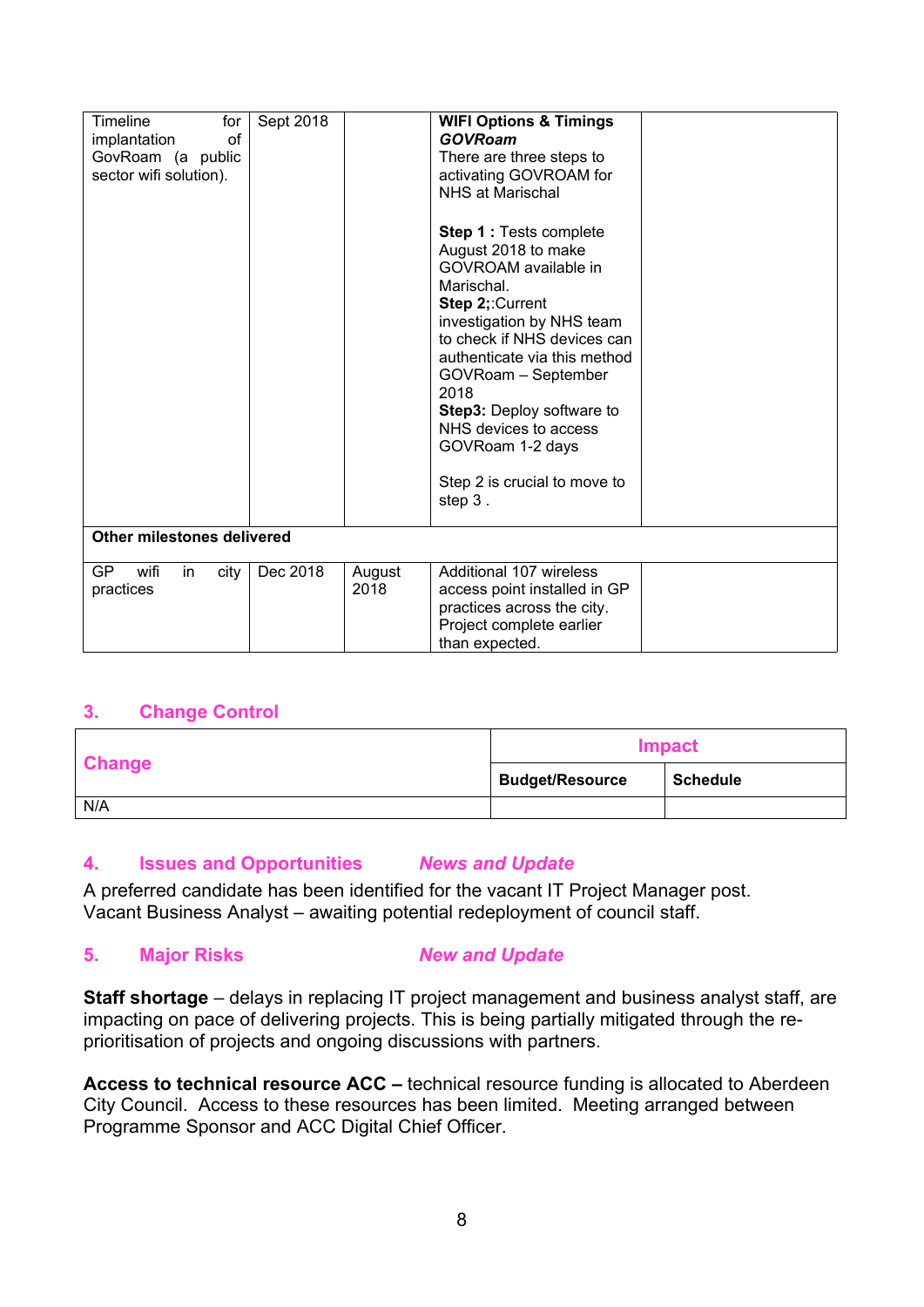#### **6. Outlook and Next Period**

Anticipated milestones for the coming period include:

- Business Case developed for replacement for Care First.
- Project close GovRoam (a public sector wifi solution).
- Interim partnership intranet solution
- Partnership devices advisory paper.
- Technology direction to collaboration with intranet diary's and file sharing etc.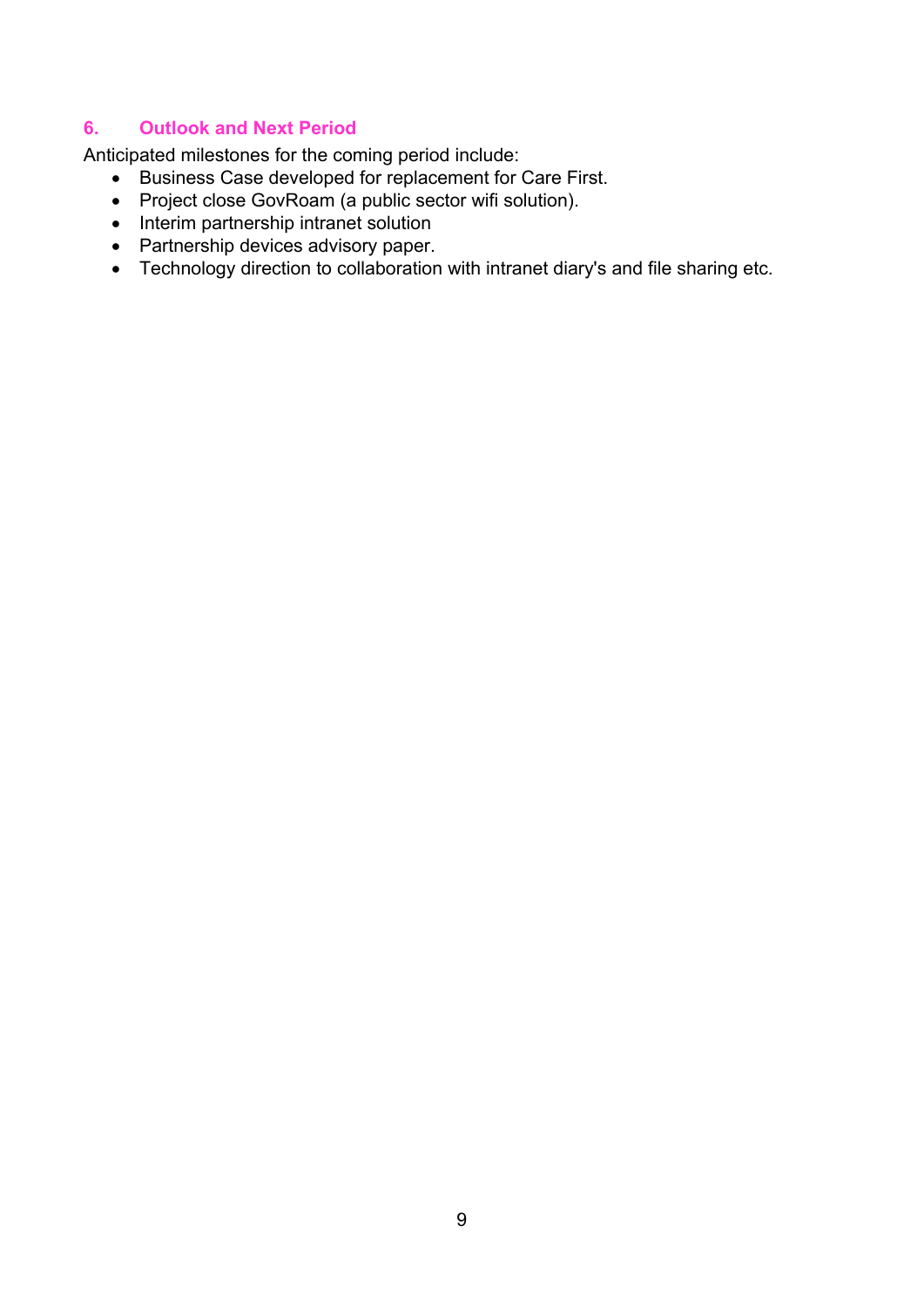## *Modernising Primary & Community Care Programme*

#### **1. Programme Summary and Anticipated Benefits**

This work stream includes reviewing and developing strategies for:

• Collaborative working, in locality hubs, with increased pharmacist provision, social work links and GP led beds to help to reduce admissions to hospital

• Locality hubs supported by the design of integrated health and care teams, and investigating new models such as Buurtzorg and Advanced Nurse Practitioners

• New service delivery models for primary care and modernising of infrastructure

A long-term initial blueprint and vision for reimagining primary and community care has been developed and this long-term plan was approved by IJB in January 2018. A Primary Care Improvement Plan has subsequently been developed to resource and drive delivery of changes required.

| <b>Key milestones</b><br>deliverables                                                                                                      | <b>Planned</b><br><b>Date</b> | <b>Achieved</b><br><b>Date</b> | Update                                                                                                                                                                       | <b>Comments</b>                                                                                                                                                          |
|--------------------------------------------------------------------------------------------------------------------------------------------|-------------------------------|--------------------------------|------------------------------------------------------------------------------------------------------------------------------------------------------------------------------|--------------------------------------------------------------------------------------------------------------------------------------------------------------------------|
| Anticipated milestones from previous Programme Status Report:                                                                              |                               |                                |                                                                                                                                                                              |                                                                                                                                                                          |
|                                                                                                                                            |                               |                                |                                                                                                                                                                              |                                                                                                                                                                          |
| <b>West Visiting</b><br><b>Evaluation Report</b><br>(initial evaluation)                                                                   | Sept 2018                     | Aug 18                         | <b>Evaluation Report</b><br>presented to Executive<br>programme Board 8/8/18                                                                                                 | Positive evaluation from<br>all stakeholder<br>perspectives - strong<br>case for expansion. City<br>Visiting service included<br>within Primary Care<br>Improvement Plan |
| Completion<br>οf<br>caseload analysis for<br>community nursing                                                                             | Sept 2018                     | Sept<br>2018                   | Work ongoing to complete<br>analysis of nursing activity.<br>This has been made more<br>difficult because of lack of a<br>computerised notes system<br>for community nursing | Will be completed on time                                                                                                                                                |
| Other milestones delivered                                                                                                                 |                               |                                |                                                                                                                                                                              |                                                                                                                                                                          |
| Development of<br><b>Primary Care</b><br>Improvement Plan<br>(PCIP) in partnership<br>with wide range of<br>stakeholders                   | Sept 2018                     | Sept<br>2018                   | PCIP agreed by GP Sub<br>Committee and LMC, and<br>submitted to Scottish<br>Government in July 2018,<br>and presented for IJB<br>approval at August meeting                  |                                                                                                                                                                          |
| Development and<br>progression of key<br>project Business<br>Cases through<br>governance channels<br>to support delivery of<br><b>PCIP</b> | Sept 2018                     | Sept<br>2018                   | <b>Key Business Cases</b><br>presented to IJB approval<br>at August meeting:<br><b>MSK</b><br>$\blacksquare$<br><b>Mental Health Hubs</b><br>Pharmacy                        |                                                                                                                                                                          |
| Development<br>of<br>Action 15 Plan<br>in<br>partnership<br>with<br>a<br>range of stakeholders                                             | August<br>2018                | August<br>208                  | Action 15 Plan submitted to<br>Scottish Government in July<br>2018, and presented for IJB<br>approval at August meeting                                                      |                                                                                                                                                                          |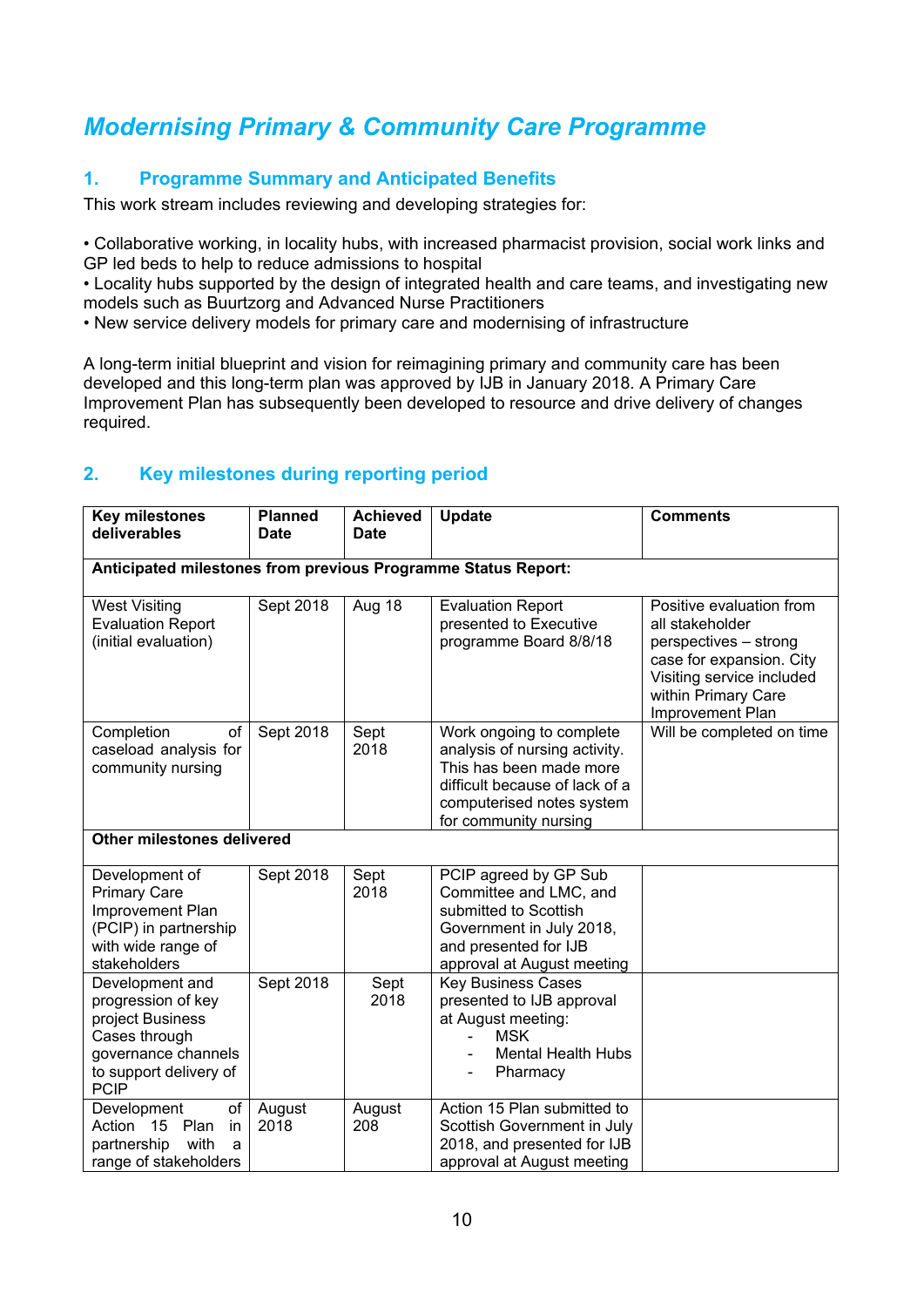|                                                                                                                                                                        | <b>Impact</b>              |                                                                            |  |
|------------------------------------------------------------------------------------------------------------------------------------------------------------------------|----------------------------|----------------------------------------------------------------------------|--|
| <b>Change</b>                                                                                                                                                          | <b>Budget/Resource</b>     | Schedule                                                                   |  |
| MP311 – MKS / Physios in GP Practices – new project<br>aligned with implementation of PCIP                                                                             | £1,185,000 over 4<br>years | Phased scale-up to full<br>implementation over 4<br>vears                  |  |
| MP314 – Community Mental Health Hubs – recruitment of<br>additional permanent roles to support implementation of<br>Action 15 Plan                                     | £2,515,000                 | Phased scale-up to full<br>implementation over 4<br>years                  |  |
| MP317 – Integrated Triage Ways of Working – change of<br>name and budget. Previously called Transforming Urgent<br>Care - GP Triage.                                   | £408,000                   | Implementation planned<br>for 2020-2022.                                   |  |
| MP318 - Unscheduled Visiting Service - change of name<br>and budget. Previously called West Visits. Project aligned<br>with implementation of PCIP.                    | £220,000                   | Phased scale-up to<br>become city-wide<br>visiting service                 |  |
| MP321 – Phlebotomy – change of budget aligned with<br>implementation of PCIP                                                                                           | £266,000                   | Phased implementation<br>over 4 years.                                     |  |
| MP323 - Vaccinations Transformation - new Grampian-<br>wide project in development – indicative budget allocation<br>for Aberdeen City. Business Cases in development. | £765,000                   | Phased implementation<br>of Vaccinations<br>transformation over 4<br>vears |  |

#### **4. Issues and Opportunities** *New and Update*

INCA Update – Risk reported in June became an Issue - see below. Teams have experienced difficulties in retaining staff. A review of the project was undertaken by the project team and a decision was taken to consolidate all remaining staff in the Peterculter area.

#### **5. Major Risks** *New and Update*

**June 2018** - There are risks associated with the INCA / Buurtzorg project. There is a potential of being unable to recruit to vacant posts. The project team and INCA teams are regularly reviewing staffing and case load management.

**Sept 2018 Update** – A project review has taken place resulting in the consolidation of project staff in the Peterculter area. This review is also looking at elements of the model which have been problematic – such as the self-managing team element.

#### **6. Outlook and Next Period**

Anticipated milestones for next reporting period include: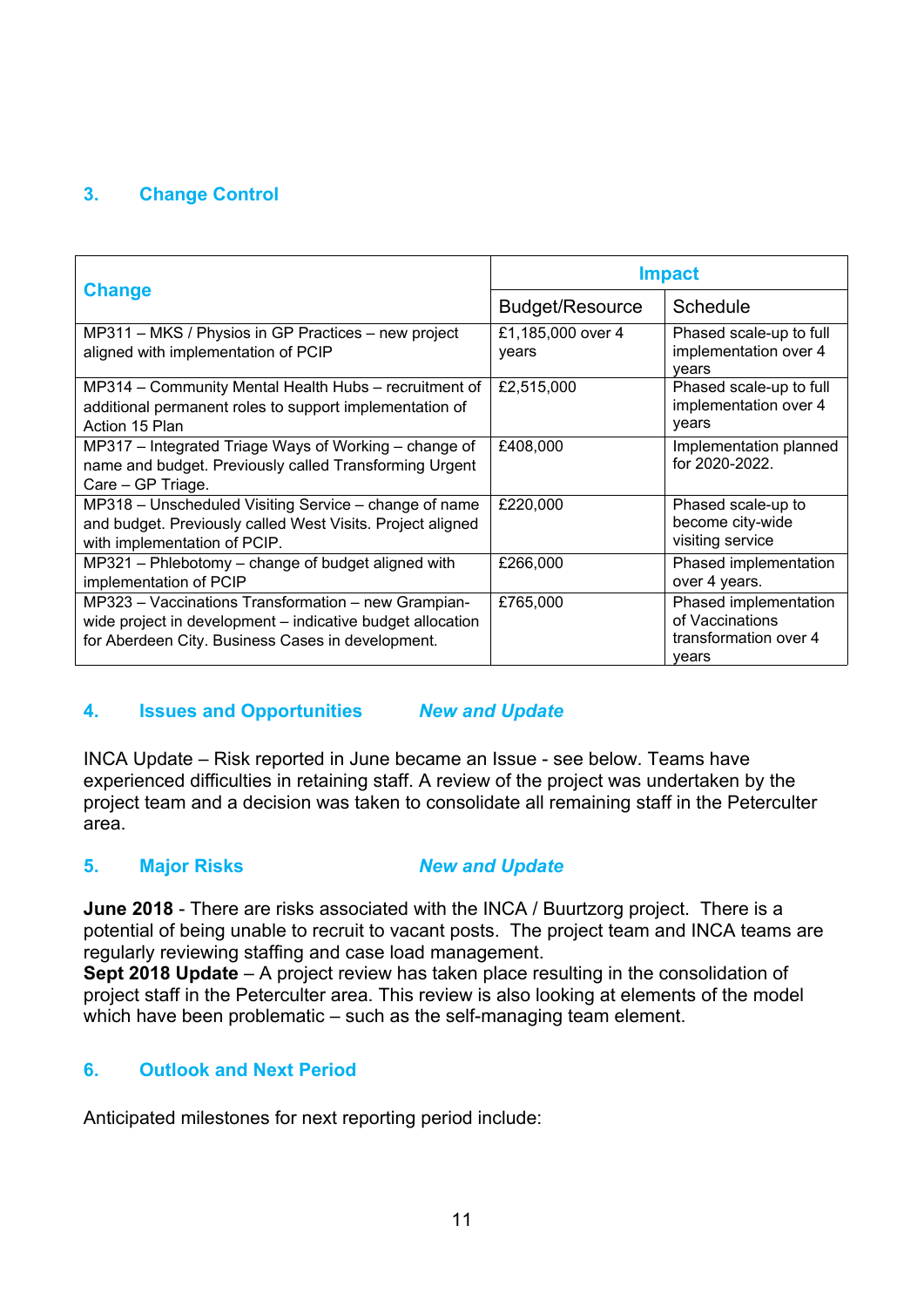- Approval of Primary Care Improvement Plan and underpinning business cases.
- Recruitment process nearing conclusion for filling roles needed to implement year 1 across a number of projects in the Primary Care Improvement Plan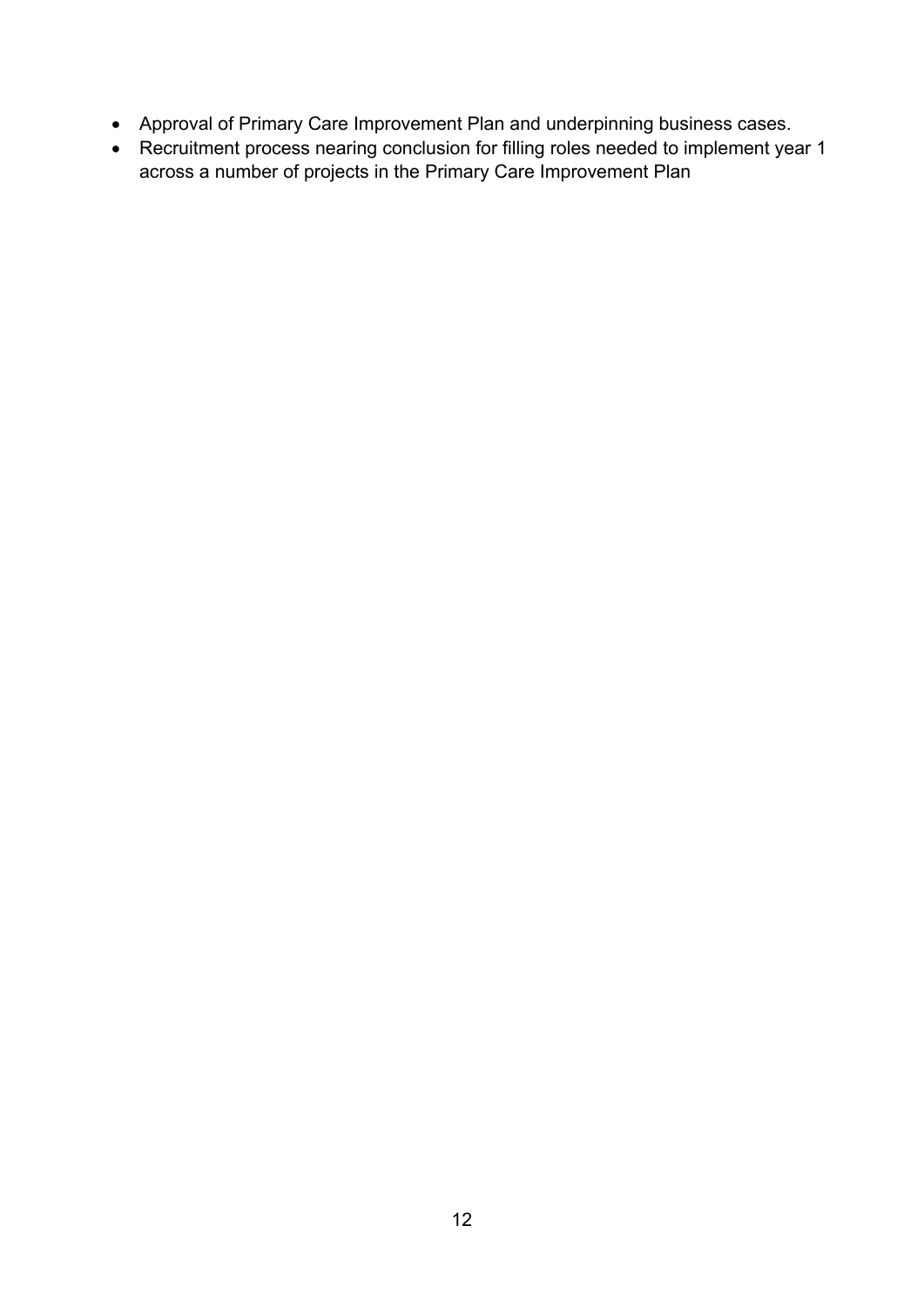#### *Supporting Self-Management of Long Term Conditions and Building Community Capacity*

#### **1. Programme Summary and Anticipated Benefits**

This work stream recognises that pressures on mainstream primary and community care services cannot be reduced through a "more of the same" approach. The work stream seeks to shift our relationship with communities to enable a more co-productive approach and to nudge the culture towards being more empowered and responsible in relation to ourselves and each other. A number of referrals and appointments in primary care currently relate to social issues and low level anxiety/ depression, and evidence exists that this can be reduced through "non-clinical" support and link resources, embedded in the community and our locality teams.

To deliver population level impact and change we need to go beyond small tests of change and develop at scale activities.

| <b>Key milestones</b><br>deliverables                                                                                                                     | <b>Planned</b><br><b>Date</b> | <b>Achieved</b><br><b>Date</b> | <b>Update</b>                                                                                                                                                                                             | <b>Comments</b>                                                                                                                                                   |  |
|-----------------------------------------------------------------------------------------------------------------------------------------------------------|-------------------------------|--------------------------------|-----------------------------------------------------------------------------------------------------------------------------------------------------------------------------------------------------------|-------------------------------------------------------------------------------------------------------------------------------------------------------------------|--|
|                                                                                                                                                           |                               |                                |                                                                                                                                                                                                           |                                                                                                                                                                   |  |
| Anticipated milestones from previous Programme Status Report:                                                                                             |                               |                                |                                                                                                                                                                                                           |                                                                                                                                                                   |  |
| Community<br>Links<br>Development<br>Manager in post                                                                                                      | September<br>2018             | 1 <sup>st</sup> June<br>2018   | Postholder is now in post<br>and good progress being<br>made with project.                                                                                                                                |                                                                                                                                                                   |  |
| Phase one roll out of<br>link practitioners in<br>practices and start<br>date agreed                                                                      | September<br>2018             | 23rd July<br>2018              | 4 Senior Link Practitioners<br>and 7 Primary Link<br>Practitioners now in post<br>covering 18 GP practices.<br>3-week induction taken<br>place and referrals from<br>GPs to commence in<br>September 2018 | Significant amount of<br>work has been carried out<br>in relation to information<br>governance and data<br>sharing agreements in<br>line with GDPR<br>Legislation |  |
| Social<br>Transport<br>responsive<br>demand<br>transport<br>and<br>booking office review<br>completed with initial<br>findings<br>and<br>recommendations. | September<br>2018             |                                | <b>Business Case for interim</b><br>solution going to IJB in<br>August 2018.                                                                                                                              |                                                                                                                                                                   |  |
| Draft<br>Living<br>and<br>Well<br>in<br>Ageing<br>Aberdeen framework<br>developed.                                                                        | September<br>2018             |                                | Three workshops planned<br>for rapid development and<br>completion of framework                                                                                                                           |                                                                                                                                                                   |  |
| Other milestones delivered                                                                                                                                |                               |                                |                                                                                                                                                                                                           |                                                                                                                                                                   |  |
| Care<br>House<br>οf<br>Project<br>Manager<br>Recruitment                                                                                                  | <b>July 2018</b>              | <b>July 2018</b>               | Successful recruitment and<br>preferred candidate will<br>commence in Sept 2018 to<br>support the 3 practices in<br>the city (Scotstown, Gilbert<br>Road and Kincorth/Torry)                              |                                                                                                                                                                   |  |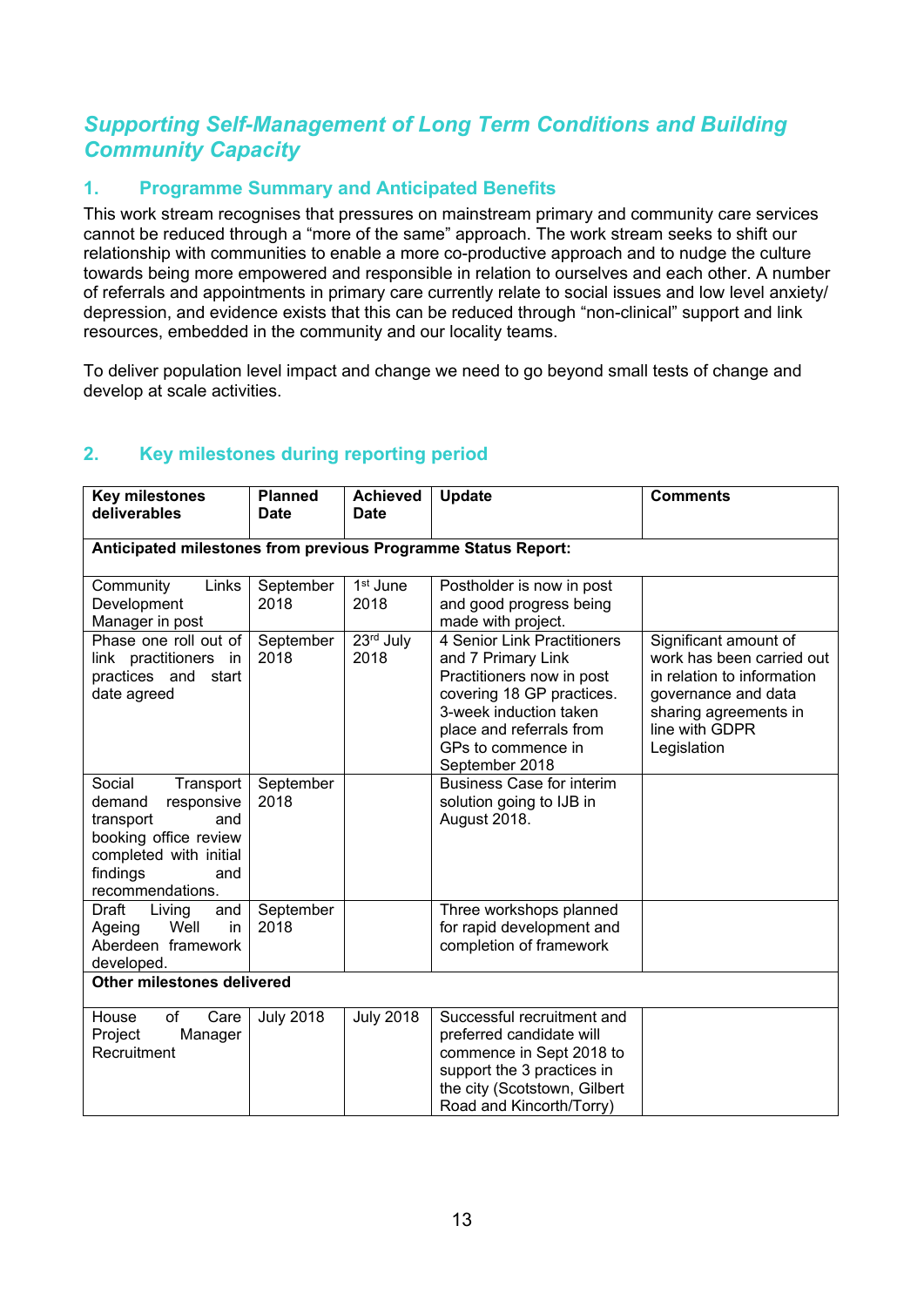| Link Practitioner<br>Phase 2 recruitment<br>timescales agreed                        | August<br>2018    | August<br>2018     | Link Practitioner<br>Recruitment for phase 2<br>implementation will<br>commence in late October/<br>early November 2018.                                                                                    |  |
|--------------------------------------------------------------------------------------|-------------------|--------------------|-------------------------------------------------------------------------------------------------------------------------------------------------------------------------------------------------------------|--|
| Community<br>Chaplaincy<br>Listening<br>Service<br><b>Business</b><br>Case Developed | September<br>2018 | Septemb<br>er 2018 | <b>Business Case developed</b><br>to provide capacity to<br>support planned growth of<br>number of volunteer<br>listeners in the city. This<br>project is linked to the<br>Primary Care Improvement<br>Plan |  |
| Service<br>National<br>Directory                                                     | August<br>2018    |                    | Project Team established<br>and ongoing work with NHS<br>24 for city content to go live<br>in January 2019                                                                                                  |  |
| <b>Community Builder</b>                                                             | August<br>2018    |                    | <b>Community Builder</b><br>recruitment complete and<br>postholder now in post.<br>Initial audit of community<br>started.                                                                                   |  |

|                                                                              | <b>Impact</b>          |                       |  |
|------------------------------------------------------------------------------|------------------------|-----------------------|--|
| <b>Change</b>                                                                | <b>Budget/Resource</b> | Schedule              |  |
| Remove budget allocated to support GP practices to<br>become link practices. | £300,000               | No impact on schedule |  |

### **4. Issues and Opportunities** *New and Update*

N/A

**5. Major Risks** *New and Update*

No major risks identified in current period.

#### **6. Outlook and Next Period**

Anticipated milestones for the coming period include:

- Draft Self-Management Framework in place
- Draft Living and Aging Well Framework complete
- Link practitioner's phase two recruitment commenced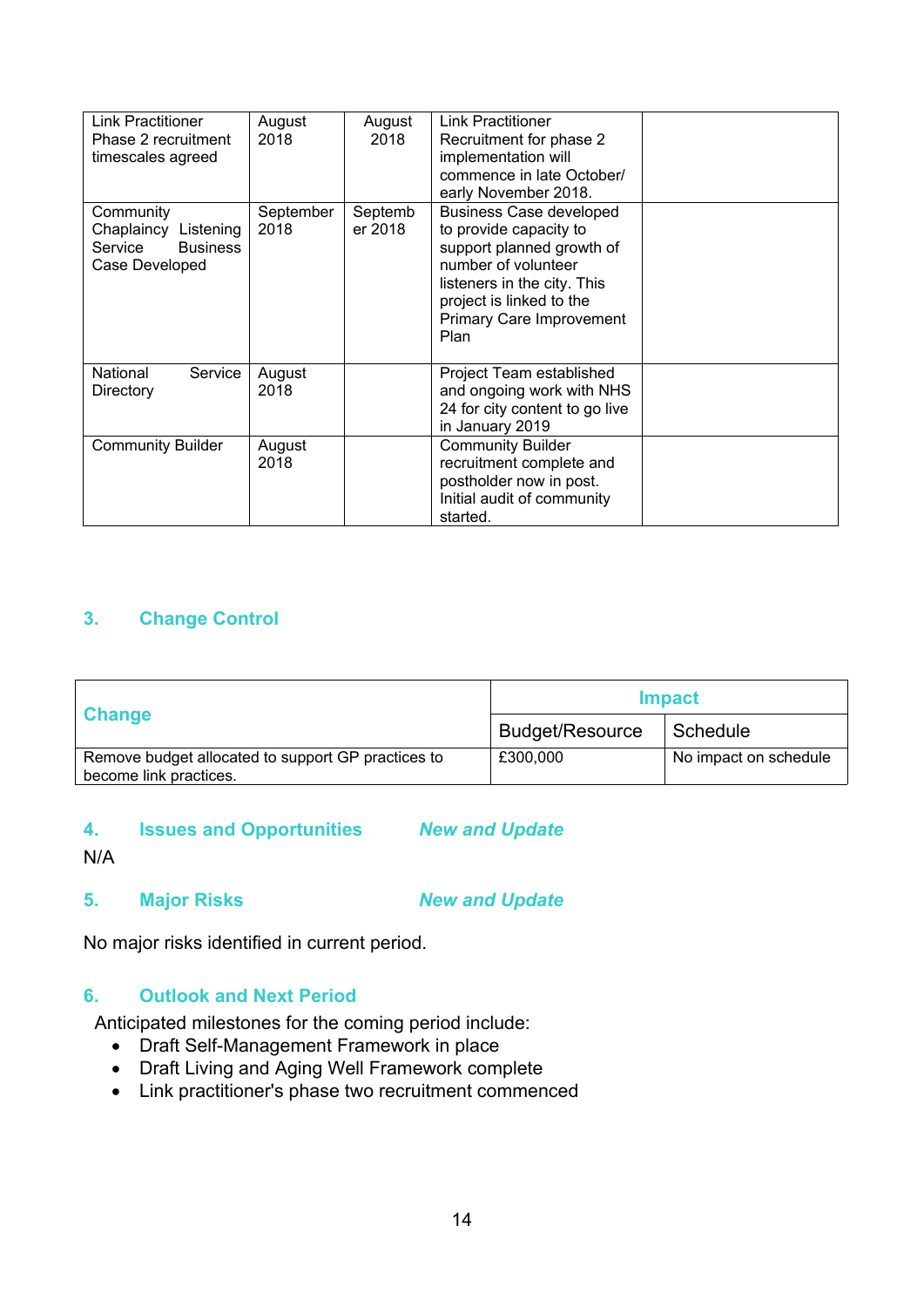- National Service Directory 'live' in Aberdeen City
- Community Chaplaincy Listening Service project progressing
- Silver City Business Case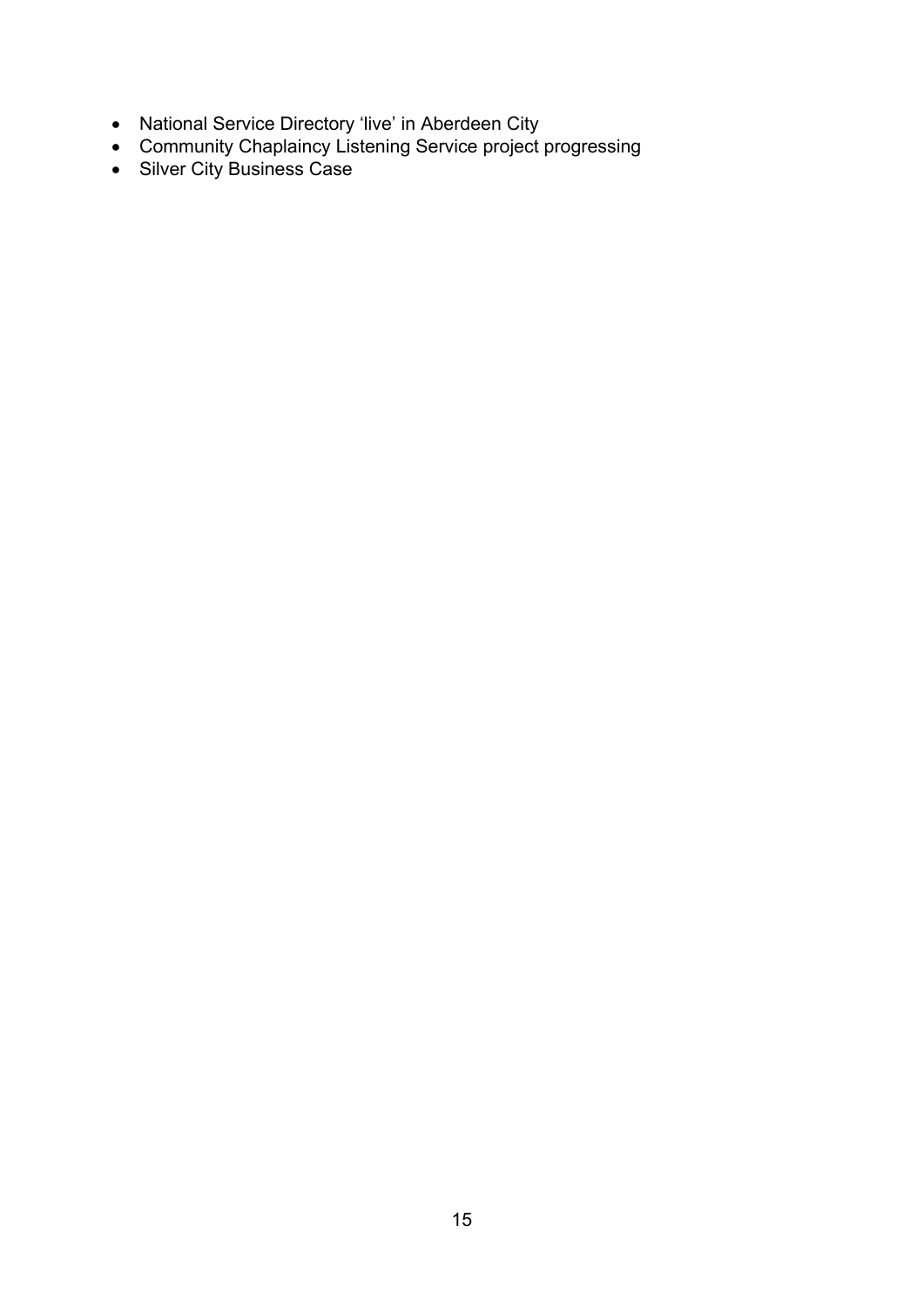# *Strategic Commissioning*

#### **1. Programme Summary and Anticipated Benefits**

The Partnership was required by the Public Bodies legislation to produce a Strategic Commissioning Plan/Strategic Plan and this was published on our 'Go live' date in 2016.

Aligned to this will be a Commissioning Implementation Plan which will translate the Strategic Plan's ambitions and priorities into commissioning intentions for the next six years and include a Market Facilitation Statement which will outline how the partnership can best support the local health and social care market.

The Strategic Commissioning Programme Board has now met and relevant workstreams are being formed.

Anticipated benefits include contractual arrangements that are fit for purpose; more appropriate care models; improved quality of experiences and outcomes for individuals, particularly in terms of being supported to remain safely at home for longer; and improved efficiency.

| <b>Key milestones</b><br>deliverables     | <b>Planned</b><br><b>Date</b>                                 | <b>Achieved</b><br><b>Date</b> | <b>Update</b>                                                                                                                                                                                                                                                            | <b>Comments</b>                                                                                   |  |  |  |
|-------------------------------------------|---------------------------------------------------------------|--------------------------------|--------------------------------------------------------------------------------------------------------------------------------------------------------------------------------------------------------------------------------------------------------------------------|---------------------------------------------------------------------------------------------------|--|--|--|
|                                           | Anticipated milestones from previous Programme Status Report: |                                |                                                                                                                                                                                                                                                                          |                                                                                                   |  |  |  |
| Identification of priority<br>workstreams | Sept<br>2018                                                  | Ongoing                        | Several areas of work have<br>been identified as priority such<br>as the implementation plan of<br>the commissioning strategy<br>(and market facilitation<br>statement), mental health<br>strategy development, Bon<br>Accord Care contract review<br>and LD action plan | Priorities are<br>considered by<br>the board at<br>each meeting<br>and actioned<br>appropriately. |  |  |  |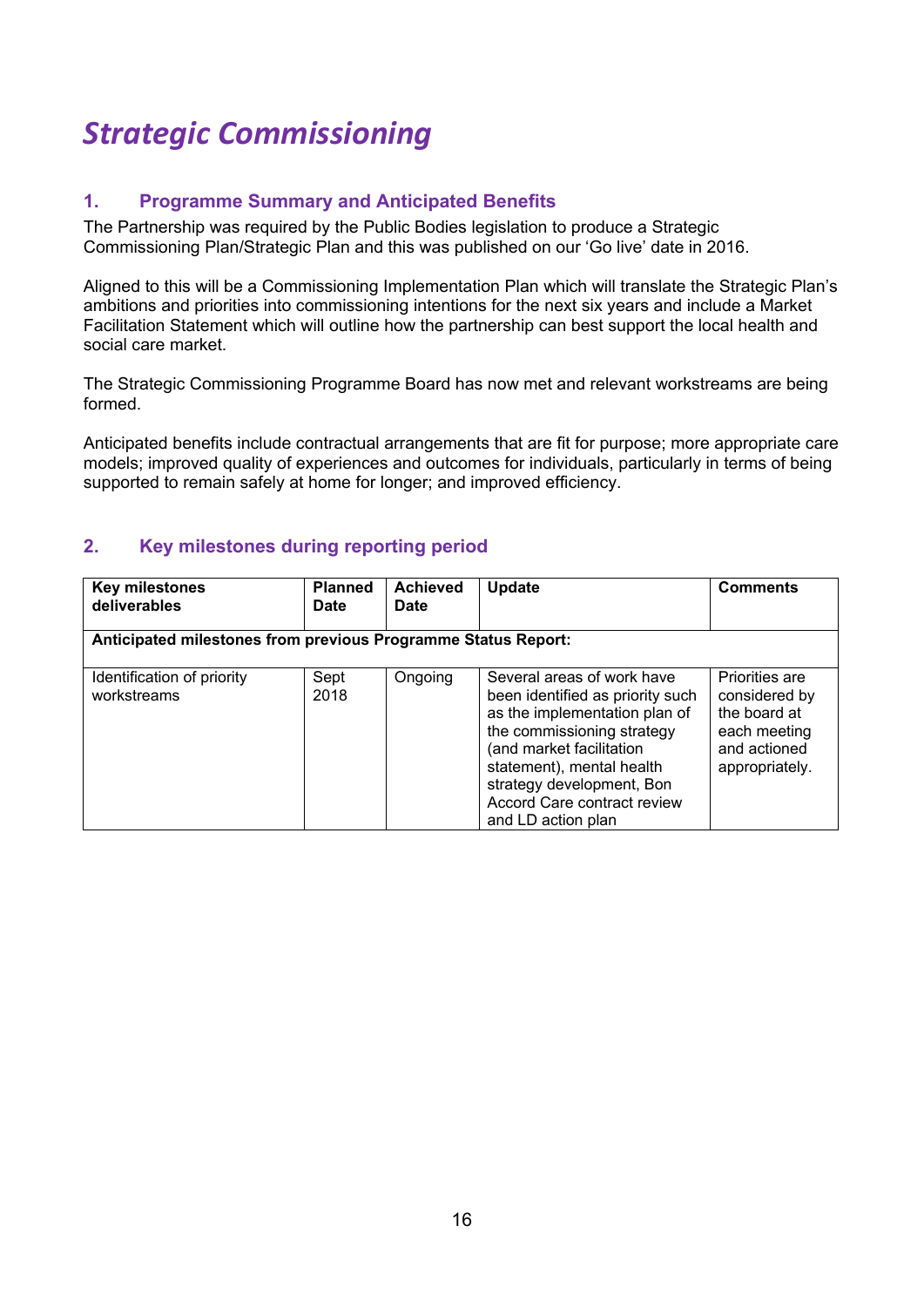| <b>BAC</b><br>To<br>review<br>service<br>delivery and 5 year contract<br>(ALEO) by March 2019 (2019<br>$-2024)$                                                                                                                           | March<br>2019 | March<br>2019 | July/Aug 2018 - half day<br>workshops with senior team to<br>discuss and agree overall<br>approach<br>To align BAC 5 year plan to<br>our strategic plan and<br>intention. Agreed the new plan<br>would be outcome focused<br>and less time/tasked focused<br>Aug 2018 - Alison Watson<br>from CPS to draft outline<br>contract based on high level<br>outcomes<br>Sept 2018 - five workshops for<br>all service delivery pathways<br>between the partnership<br>identifying clients and then<br>setting them into BAC<br>services- based on outline<br>contract. High level service<br>specification. (QA) | Report to go to<br>IJB for approval<br>in January 2019    |
|-------------------------------------------------------------------------------------------------------------------------------------------------------------------------------------------------------------------------------------------|---------------|---------------|------------------------------------------------------------------------------------------------------------------------------------------------------------------------------------------------------------------------------------------------------------------------------------------------------------------------------------------------------------------------------------------------------------------------------------------------------------------------------------------------------------------------------------------------------------------------------------------------------------|-----------------------------------------------------------|
| of<br>Development<br>Market<br>Facilitation Working Group,<br>which will be charged to<br>engage with and support the<br>market to engage with and<br>support the delivery of our<br>Commissioning<br>Plan<br>and<br>draft plan complete. | Sept<br>2018  | Sept 2018     | <b>Refreshed Market Facilitation</b><br>Group to develop TOR, agree<br>membership and project<br>plan/actions - meeting<br>arranged mid-Sept                                                                                                                                                                                                                                                                                                                                                                                                                                                               |                                                           |
| Report to IJB on review of<br>properties used for delivery<br>of social care.                                                                                                                                                             | Sept<br>2018  |               | Work is ongoing                                                                                                                                                                                                                                                                                                                                                                                                                                                                                                                                                                                            |                                                           |
| Home<br>Care At<br>contract<br>renewal                                                                                                                                                                                                    | March<br>2019 | March<br>2019 | Due to expire March 2019.<br>Currently reviewing current<br>contracts. Understanding what<br>the requirements of the<br>services is currently being<br>reviewed                                                                                                                                                                                                                                                                                                                                                                                                                                            |                                                           |
| Health<br>Strategy<br>Mental<br>development                                                                                                                                                                                               | Sept<br>2018  | Dec 2018      | Oct 2018 - CPA Management<br>Group meeting to consult and<br>gain input into the strategy<br>Dec 2018 - Final draft to go to<br>IJB for approval                                                                                                                                                                                                                                                                                                                                                                                                                                                           |                                                           |
| Other milestones delivered                                                                                                                                                                                                                |               |               |                                                                                                                                                                                                                                                                                                                                                                                                                                                                                                                                                                                                            |                                                           |
| Learning Disability Strategy<br><b>Action Plan</b>                                                                                                                                                                                        | Sept<br>2018  | Sept 2018     | July 2018 - Action planning<br>workshops with colleagues,<br>professionals, and Aberdeen<br>citizens.                                                                                                                                                                                                                                                                                                                                                                                                                                                                                                      | LD Strategy<br>launched during<br>LD week in May<br>2018. |
|                                                                                                                                                                                                                                           |               |               |                                                                                                                                                                                                                                                                                                                                                                                                                                                                                                                                                                                                            |                                                           |
|                                                                                                                                                                                                                                           |               |               |                                                                                                                                                                                                                                                                                                                                                                                                                                                                                                                                                                                                            |                                                           |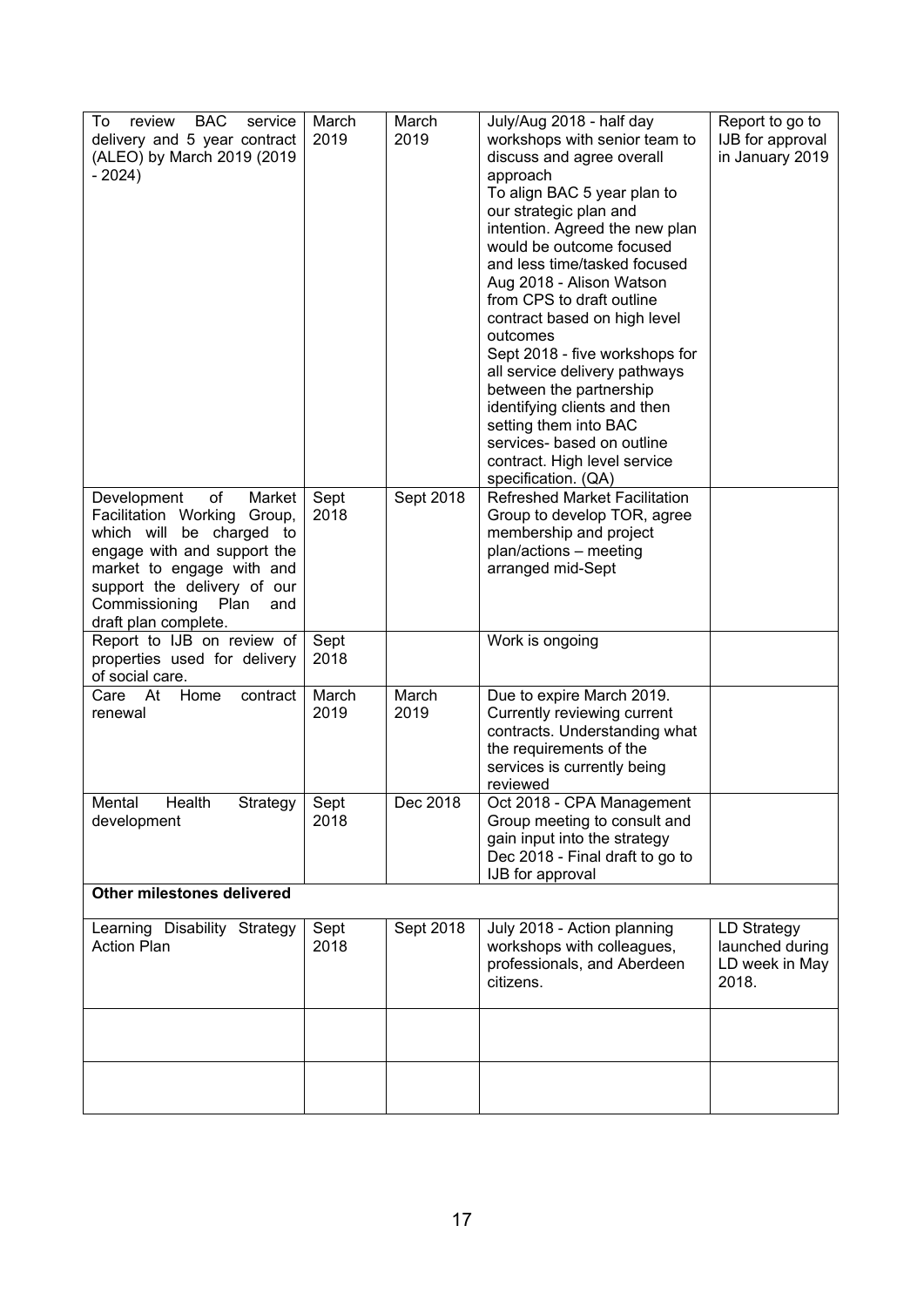|               | <b>Impact</b>              |  |  |
|---------------|----------------------------|--|--|
| <b>Change</b> | Budget/Resource   Schedule |  |  |
|               |                            |  |  |

#### **4. Issues and Opportunities** *New and Update*

This is an extremely broad and complex workstream and it is taking time to form and identify priorities to progress.

#### **5. Major Risks** *New and Update*

The BAC care review is a high risk however the project is on track within project timelines and tolerances.

#### **6. Outlook and Next Period**

Anticipated milestones for next reporting period include:

- Annual Review of the ASHSCP Commissioning strategy to be considered by Audit and Performance Systems Committee in November. IJB approval in the December
- Implementation of the ACHSCP Commissioning Strategy and Action Plan to finalise the contracts register and commissioning workplan to ensure new services are in place in a timely manner. Working with commissioning and contracts team and partners to do this.
- Mental health strategy to be finalised and approved by IJB in December 2018.
- 'Contributing to you care' workstream to develop new policy, guidance, and criteria for means tested charging of services.
- Report to IJB on review of properties used for delivery of social care.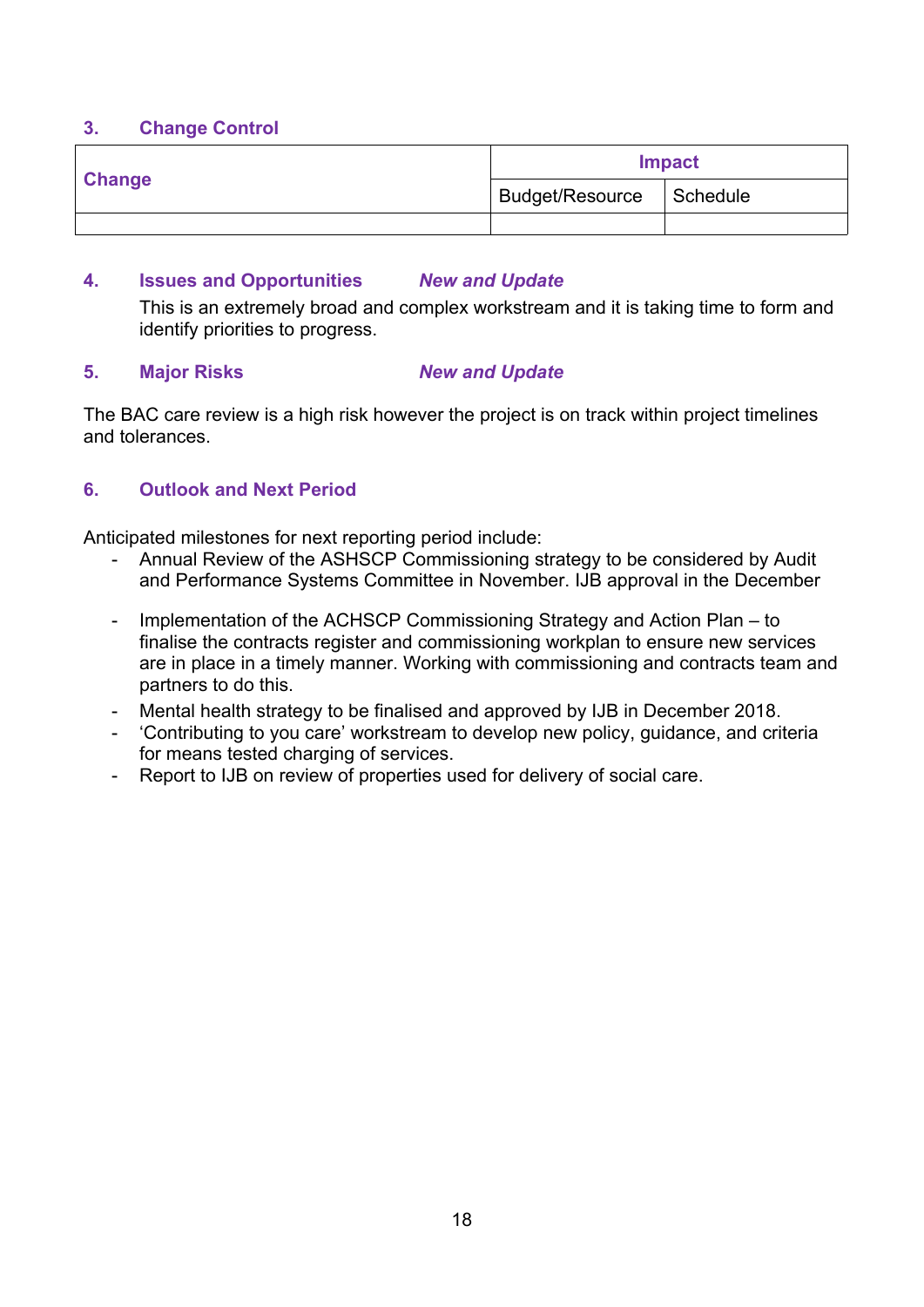# *Acute Care @ Home*

#### **1. Programme Summary and Anticipated Benefits**

Our Acute Care at Home service will provide, for a limited time period, active treatment by appropriate professionals, in the individual's home, for condition(s) that would otherwise require acute hospital in-patient care.

The development of such a service fits with our ambition for our strategic intentions to have a greater preventative impact especially since we know that prolonged length of stay for the frail elderly and those with long term conditions can lead to a higher risk of acquired infection and other complications such as loss of confidence, function and social networks.

Increasingly, given the choice, individuals and their carers show a preference for receiving care at home, when they have confidence that it will be provided by skilled practitioners working collaboratively to ensure continuity of care.

#### **2. Key milestones during reporting period**

| <b>Key milestones</b><br>deliverables                                                                                       | <b>Planned</b><br>Date | <b>Achieved</b><br>Date | Update                                                                                                                                                                                                                                                                                                                                    | <b>Comments</b>                                                                                                                                                                                                                                  |  |
|-----------------------------------------------------------------------------------------------------------------------------|------------------------|-------------------------|-------------------------------------------------------------------------------------------------------------------------------------------------------------------------------------------------------------------------------------------------------------------------------------------------------------------------------------------|--------------------------------------------------------------------------------------------------------------------------------------------------------------------------------------------------------------------------------------------------|--|
| Anticipated milestones from previous Programme Status Report:                                                               |                        |                         |                                                                                                                                                                                                                                                                                                                                           |                                                                                                                                                                                                                                                  |  |
| Performance<br>monitoring report on<br>first<br>two<br>months<br>showing incremental<br>expansion of service<br>(June 2018) | Sept 2018              | Sept<br>2018            | PDSA cycle tests of change<br>have been run to test the<br>processes of ACH<br>approach. As improvements<br>have been made and<br>competencies of staff have<br>been assured an expanded<br>but still modest caseload<br>has been serviced.                                                                                               | The caseload carried has<br>been affected by low<br>admission rates to GAU<br>ward in ARI throughout<br>the reporting period $-$ this<br>has meant a limited<br>number of appropriate<br>patients. This will change<br>with the onset of winter. |  |
| Planning<br>begun for<br>Phase 2 expansion<br>(June 2018)                                                                   | Sept 2018              | Sept<br>2018            | Planning at advanced<br>stage. Expansion in hours<br>of operation of service from<br>$8am - 4pm$ to $8am - 11pm$<br>(Monday to Friday) will take<br>effect from mid-September.<br>Further expansion of<br>service to 7-day service<br>being planned and likely to<br>take effect upon recruitment<br>of additional nurses by year<br>end. |                                                                                                                                                                                                                                                  |  |
| Other milestones delivered                                                                                                  |                        |                         |                                                                                                                                                                                                                                                                                                                                           |                                                                                                                                                                                                                                                  |  |
|                                                                                                                             |                        |                         |                                                                                                                                                                                                                                                                                                                                           |                                                                                                                                                                                                                                                  |  |

#### **3. Change Control**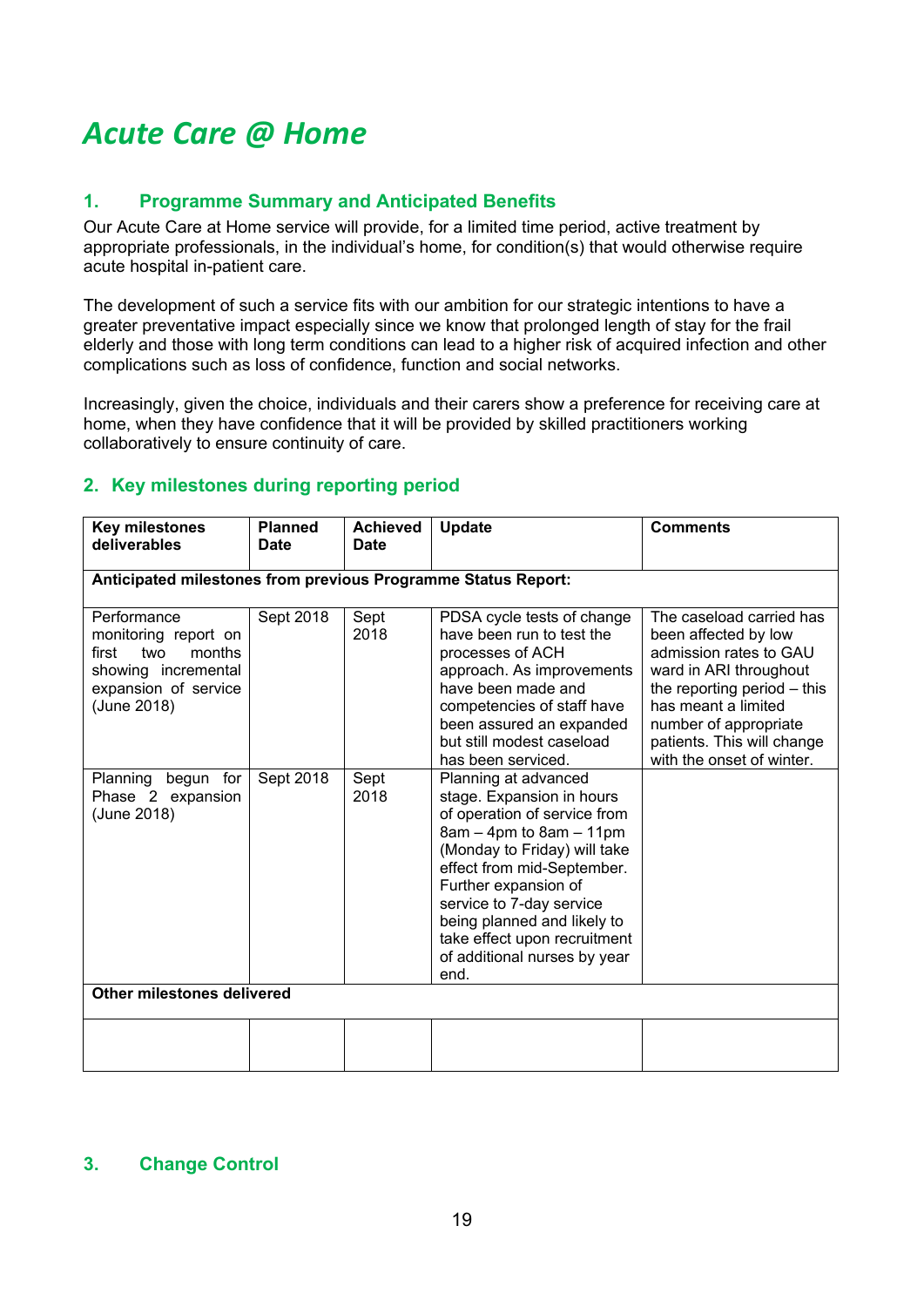|                                         | <b>Impact</b>          |          |  |
|-----------------------------------------|------------------------|----------|--|
| <b>Change</b>                           | <b>Budget/Resource</b> | Schedule |  |
| No changes in current reporting period. |                        |          |  |
|                                         |                        |          |  |

#### **4. Issues and Opportunities** *New and Update*

Ongoing staffing challenges related to recruitment of staff and staff absence has impacted on the progress of the operational delivery of the service. From September 2018, the clinical team is fully recruited to. The team still have only 5 clinical sessions of Consultant Geriatrician time aligned which to this point has limited ability to provide the alternative to admission element of the service. The limited nursing input to the team has also limited the hours of operation which currently runs from Monday to Friday 8am-4pm.

In the last reporting period strong links have been made with the Community Links Coordinator team which along with project budget reprofiling will allow us to provide an expanded service covering 7 days – Monday to Friday 8am – 11pm from September onwards and Saturday and Sunday 8am – 4pm on the recruitment of two additional nurses within the Acute Care at Home team.

#### **5. Major Risks** *New and Update*

No major risks.

#### **6. Outlook and Next Period**

Anticipated milestones for next reporting period include:

Performance monitoring report on previous quarter showing continued incremental expansion of service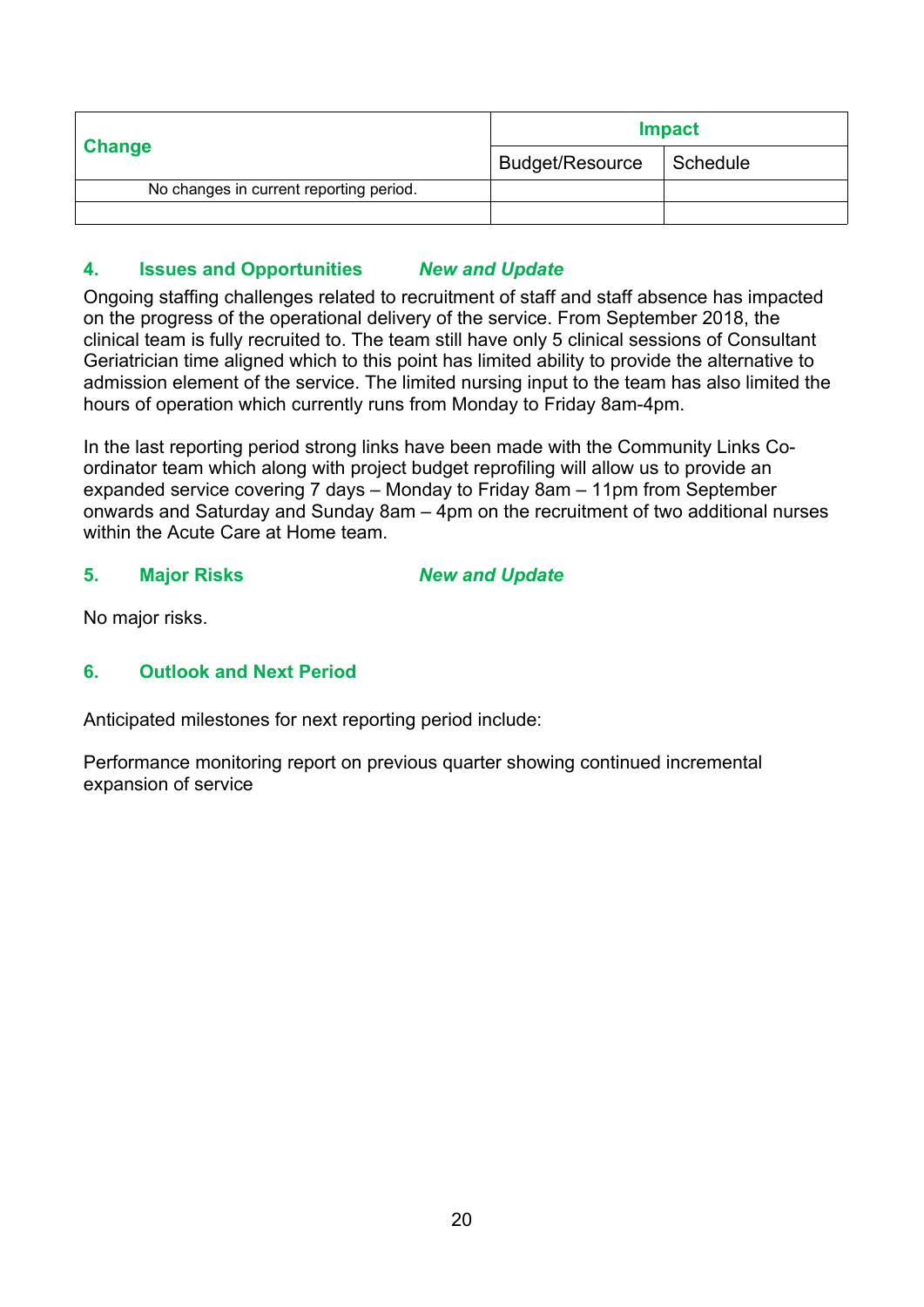# *Efficient Resources Workstream*

#### **1. Programme Summary and Anticipated Benefits**

In line with the Partnership's Medium-Term Financial Strategy (approved by IJB on 13 February 2018), a number of themed working groups have now been established with specific savings targets linked to each of these work streams.

These work streams would report on progress on a monthly basis through the Transformation Programme Management Governance Structure. A lead officer, responsible for reporting to the Programme Boards, has been identified for each work stream.

The anticipated benefits are cashable financial savings:

| <b>Work Stream</b>                                                                                                                                          | <b>Savings Target</b> |                  |                  |                  |                  |
|-------------------------------------------------------------------------------------------------------------------------------------------------------------|-----------------------|------------------|------------------|------------------|------------------|
|                                                                                                                                                             |                       |                  |                  |                  |                  |
|                                                                                                                                                             | 2018/19<br>£'000      | 2019/20<br>£'000 | 2020/21<br>£'000 | 2021/22<br>£'000 | 2022/23<br>£'000 |
| Theme 1: review of pricing/ charging policies<br>across the partnership                                                                                     | 0                     | (300)            | (300)            | (300)            | (300)            |
| Theme 2: Review processes and ensure that<br>these are streamlined and efficient: Direct<br><b>Payments Cards; Financial Assessment</b><br><b>Processes</b> | (250)                 | (250)            | (250)            | (250)            | (250)            |
| Theme 3: Review of out of hours service                                                                                                                     | (400)                 | (100)            | (100)            | (100)            | (100)            |
| Theme 4: Review out of area placements                                                                                                                      | 0                     | 0                | (500)            | (500)            | (500)            |
| Theme 5: Bed Base Review                                                                                                                                    | 0                     | 0                | tbd              | tbd              | tbd              |
| Theme 7: 3 <sup>rd</sup> Party Spend                                                                                                                        | (250)                 | (500)            | (500)            | (500)            | (500)            |
| Theme 8: Prescribing/ Medicine Management                                                                                                                   | (200)                 | (1,000)          | (1,000)          | (1,000)          | (1,000)          |
| <b>Theme 9: Service Review</b>                                                                                                                              | 0                     | (2,692)          | (2,460)          | (1,985)          | (2,274)          |

| milestones<br>Key<br>deliverables                                        | <b>Planned</b><br>Date | <b>Achieved Date</b> | Update                                                                                                                              | <b>Comments</b> |
|--------------------------------------------------------------------------|------------------------|----------------------|-------------------------------------------------------------------------------------------------------------------------------------|-----------------|
| Groups formed<br>and Terms of<br>Reference for<br>each group in<br>place | 1/5/18                 | <b>July 2018</b>     | Terms of Reference for all<br>groups now approved                                                                                   |                 |
| <b>Service Review</b><br>Methodology<br>developed                        | 1/7/18                 | June 2018            | Service Review<br>methodology developed<br>and approved by EPB.<br>This process will be<br>refined as required on<br>implementation |                 |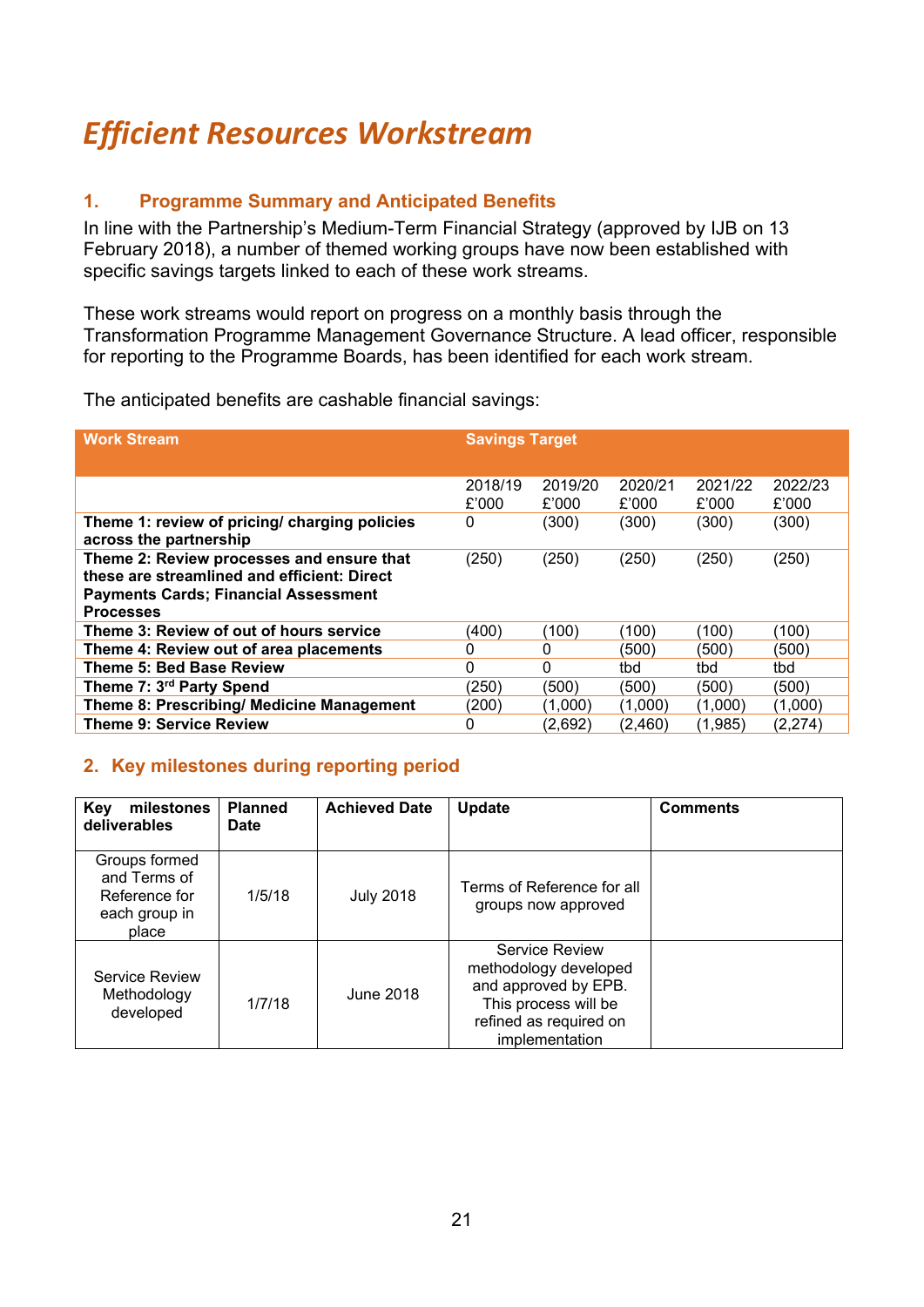| Service Review of<br>first service<br>carried out | September<br>2018 | ongoing | Learning Disability<br>identified as first service<br>for service review.<br>Planning work and field<br>work took place during<br>July - August 2018.<br>Preparation now underway<br>for presentation to Service<br>Review Board which will<br>be scheduled in<br>September 2018. |  |
|---------------------------------------------------|-------------------|---------|-----------------------------------------------------------------------------------------------------------------------------------------------------------------------------------------------------------------------------------------------------------------------------------|--|
|---------------------------------------------------|-------------------|---------|-----------------------------------------------------------------------------------------------------------------------------------------------------------------------------------------------------------------------------------------------------------------------------------|--|

|                                         | <b>Impact</b>          |          |  |
|-----------------------------------------|------------------------|----------|--|
| <b>Change</b>                           | <b>Budget/Resource</b> | Schedule |  |
| No changes in current reporting period. |                        |          |  |
|                                         |                        |          |  |

#### **4. Issues and Opportunities** *New and Update*

Additional resource will be required to deliver against some of the workstream activities (spend to save.)

#### **5. Major Risks** *New and Update*

No major risks during current reporting period.

#### **6. Outlook and Next Period**

Anticipated milestones for next reporting period include:

- First Service Review Board complete.
- Service review programme developed and approved.
- Implementation plans for all workstreams developed.